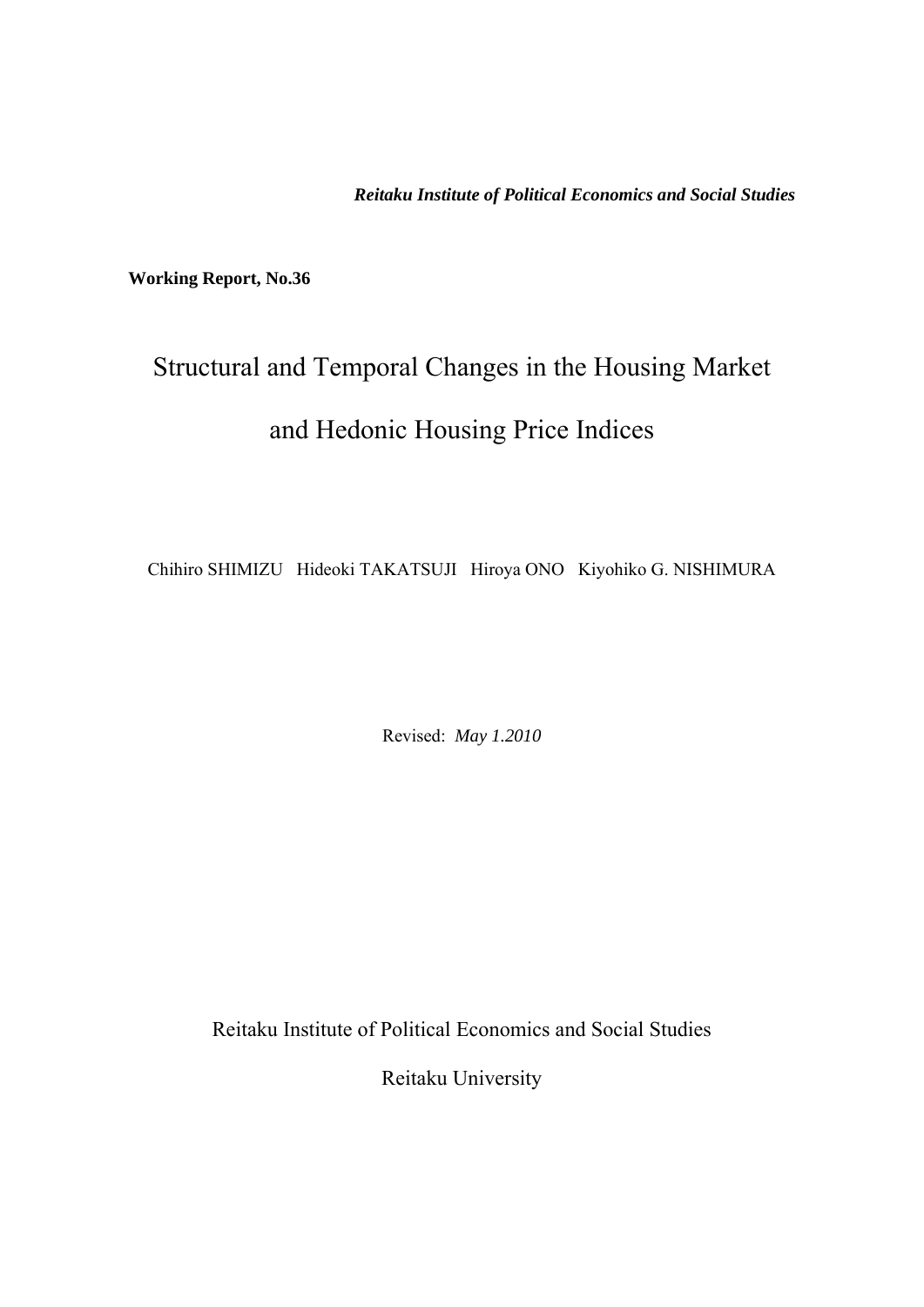# **Structural and Temporal Changes in the Housing Market and Hedonic Housing Price Indices\***

- A Case of the Previously Owned Condominium Market in the Tokyo Metropolitan Area -

Chihiro SHIMIZU<sup>†</sup> Hideoki TAKATSUJI<sup>‡</sup> Hiroya ONO<sup>§</sup> Kiyohiko G. NISHIMURA<sup>\*\*</sup>

Revised: *May 1, 2010*

#### **Abstract**

An economic indicator faces two requirements. It should be timely reported and should not significantly be altered afterward to avoid erroneous messages. At the same time they should reflect changing market conditions constantly and appropriately. These requirements are particularly challenging for housing price indices, since housing markets are subject to large temporal/seasonal changes and occasional structural changes. In this study we estimate a hedonic price index of previously-owned condominiums of Tokyo 23 Wards from 1986 through 2006, taking account of seasonal sample selection biases and structural changes in a way it enables us to report the indexes timely which are *not* subject to change after reporting. Specifically, we propose an overlapping-period hedonic model (OPHM), in which a hedonic price index is calculated every month based on data in the "window" of a year ending this month (this month and previous eleven months). We also estimate hedonic housing price indexes under alternative assumptions: (i) no structural change ("structurally restricted") and (ii) different structure for every month ("structurally unrestricted"). Results suggest that the structure of the housing market, including seasonality, changes over time, and these changes occur continuously over time. It is also demonstrated that structurally restricted indices that do not account for structural changes involve a large time lag compared with indices that do account for structural changes during periods with significant price fluctuations.

#### *JEL Classification Number***:** C43; C81; R21; R31

*Key Words***:** structural change, seasonal sample selection bias, (un)restricted hedonic model, overlapping-period hedonic model

-

<sup>\*</sup> During the study, we received relevant comments from Tsutomu Watanabe, Erwin Diewert, David Fenwick, Mick Silver, Koji Karato and Masayuki Nakagawa. We sincerely thank them for their help. This version will publish in *International Journal of Housing Markets and Analysis.*

<sup>†</sup> Associate Professor (PhD), The International School of Economics and Business Administration, Reitaku University, 2-1-1 Hikarigaoka, Kashiwa-Shi, Chiba 277-8686 Japan,e-mail: cshimizu@reitaku-u.ac.jp.

Professor (PhD), The International School of Economics and Business Administration, Reitaku University.

<sup>§</sup> Professor (PhD), The International School of Economics and Business Administration, Reitaku University. \*\* Deputy Governor (PhD), Bank of Japan.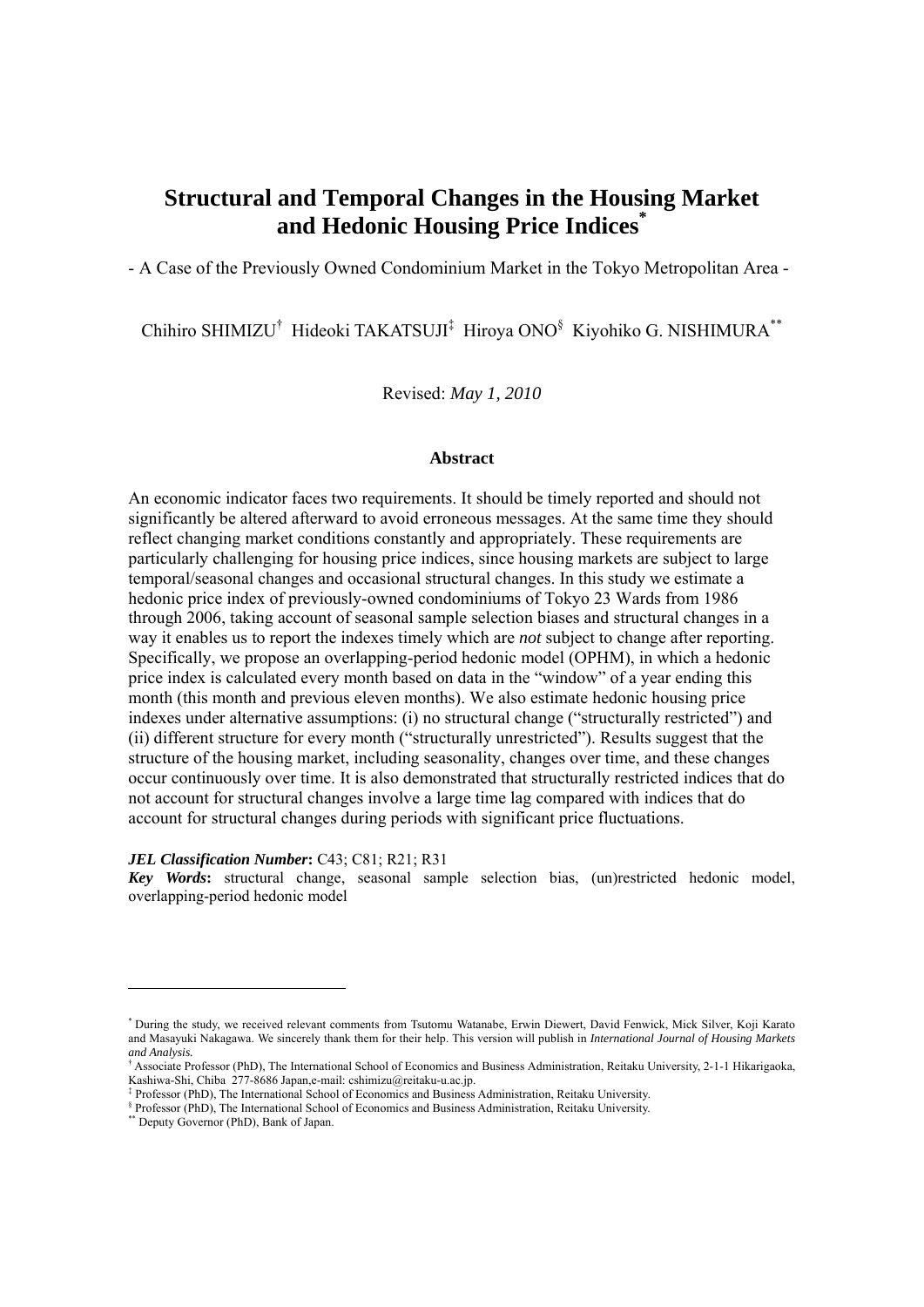### **1. Objectives of the study**

Japan, the United States, and most advanced nations have experienced housing bubbles and subsequent collapses of the bubbles in succession. Recently, much attention has been focused on housing price indices. In macroeconomic policy, housing price indices are considered to be a possible candidate of "early warning signals" of sometimes devastating financial bubbles. In microeconomic spheres, there are growing needs for hedging against volatility in housing markets, and housing price indices may be used as a means of index trades.

Economic indicators including housing price indices face two requirements. They should be reported in a timely manner and should not be significantly altered afterward to avoid erroneous messages. At the same time they should reflect changing market conditions constantly and appropriately. These requirements are particularly challenging for housing price indexes, since housing markets are subject to large temporal/seasonal changes and occasional structural changes.

When we construct the housing price indices, we should consider the characteristics of the housing market. The specifications and facilities of each house differ in varying degrees, so there are no two houses of identical quality. Even when the specifications and facilities are identical, if the age of the building differs, the degree of deterioration differs accordingly, so that the houses are not identical. In other words, houses have "particularity with few equivalents". In addition to such a problem, the quality of houses (in particular, condominiums) changes with time owing to fairly rapid technological progress. Such characteristics are particularly evident in the housing market of Japan compared with the United States and other countries (Shimizu, Nishimura and Asami, 2004).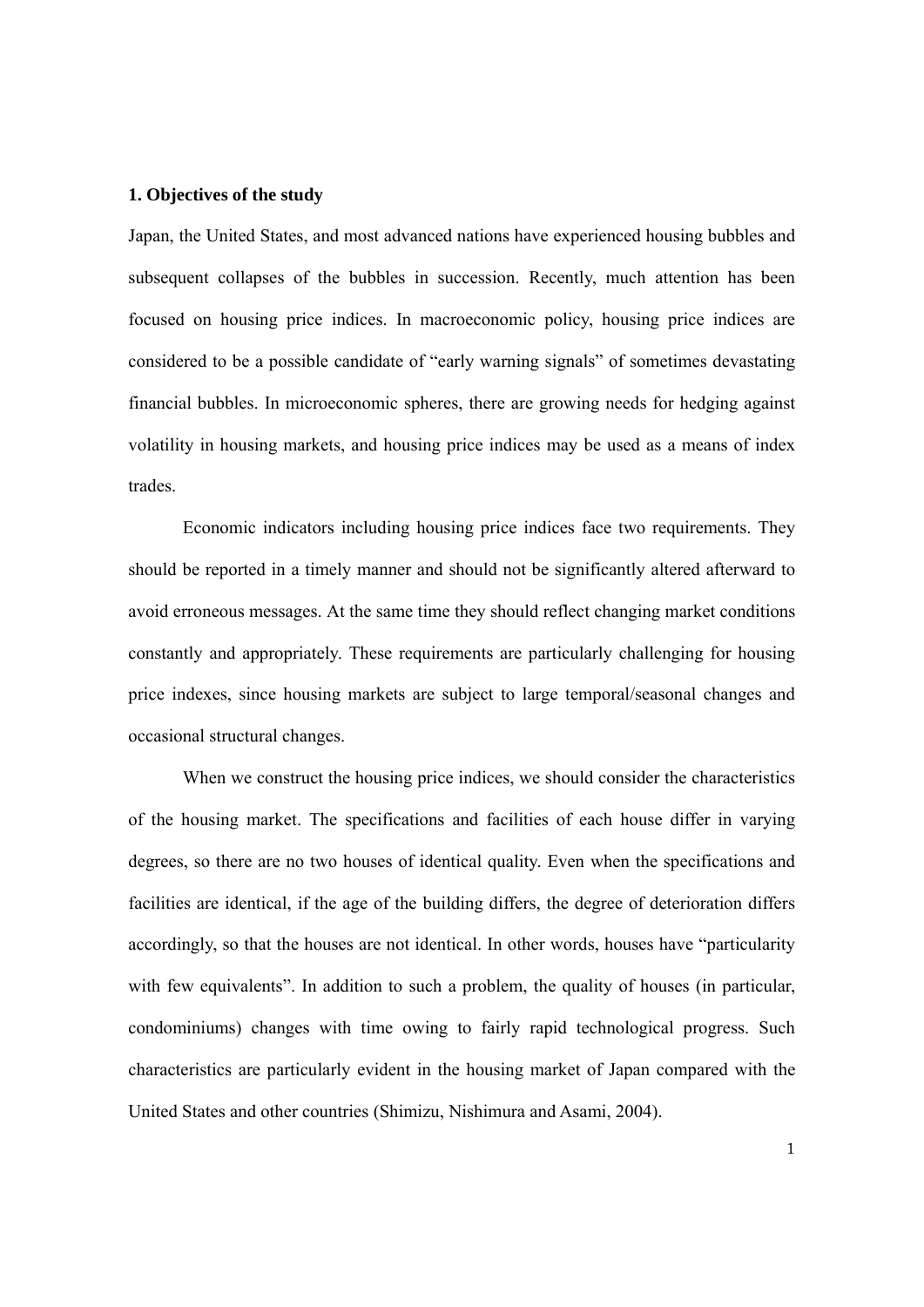To date, a number of methods for estimating housing price indices have been investigated at the research level. Among these, the methods used the most are the hedonic method proposed by Court (1939) and established theoretically by Rosen (1974) and the repeat sales (RS) method elaborated by Bailey et al. (1963) and Case and Shiller (1989).<sup>1</sup>

In 2006, the OECD and IMF held a first international conference related to the construction of housing price indices. After that meeting, further discussions took place in May 2009 at the U.N.'s Ottawa meeting and then at a BIS conference in November 2009.<sup>6</sup> They focused on the establishment of a housing price information-gathering system and on calculation methods. The two main methods of calculating housing price indices are the Repeat Sales Method and the Hedonic Method. Between them, it has been decided that international guidelines should be developed in a unified manner using the Hedonic Method.<sup>7</sup> Then, if the Hedonic Method is going to be developed as a housing price index, what points need to be paid attention to?

 In this paper, we proposed a new estimation methodology for hedonic price indices. The rest of this paper is organized as follows. Section 2 presents an overview of the methodology of house price indices. Section 3 describes properties of housing in the dataset. The dataset we use in this paper is compiled from individual listings in a widely circulated real estate advertisement magazine. The dataset contains more than 0.2 million listings of housing prices, from 1986 to 2006, including a housing bubble period and its

-

<sup>6</sup> The next meeting will be held at the United Nations (United Nations Economic Commission for Europe (UNECE), International Labour Office (ILO), Meeting of Experts on Consumer Price Indices, Geneva, Switzerland,10-12.May.2010.

<sup>&</sup>lt;sup>7</sup> Diewert (2007) pointed out that repeat sales methods give rise to two problems: the depreciation problem and the renovation problem. In the U.S., the repeat sales method in estimating housing indices is used in general and which was proposed by Case and Shiller (1989). It should be noted that an adjustment to cope with the depreciation problem and the renovation problem is conducted in constructing the official S&P/Case-Shiller home price index. Standard  $\&$  Poor's (2008) states that "Sales pairs are also weighted based on the time interval between the first and second sales. If a sales pair interval is longer, then it is more likely that a house may have experienced physical changes. Sales pairs with longer intervals are, therefore, given less weight than sales pairs with shorter intervals." Moreover, Shimizu, Nishimura, and Watanabe (2010) pointed out that the repeat sales index lagged behind the hedonic index.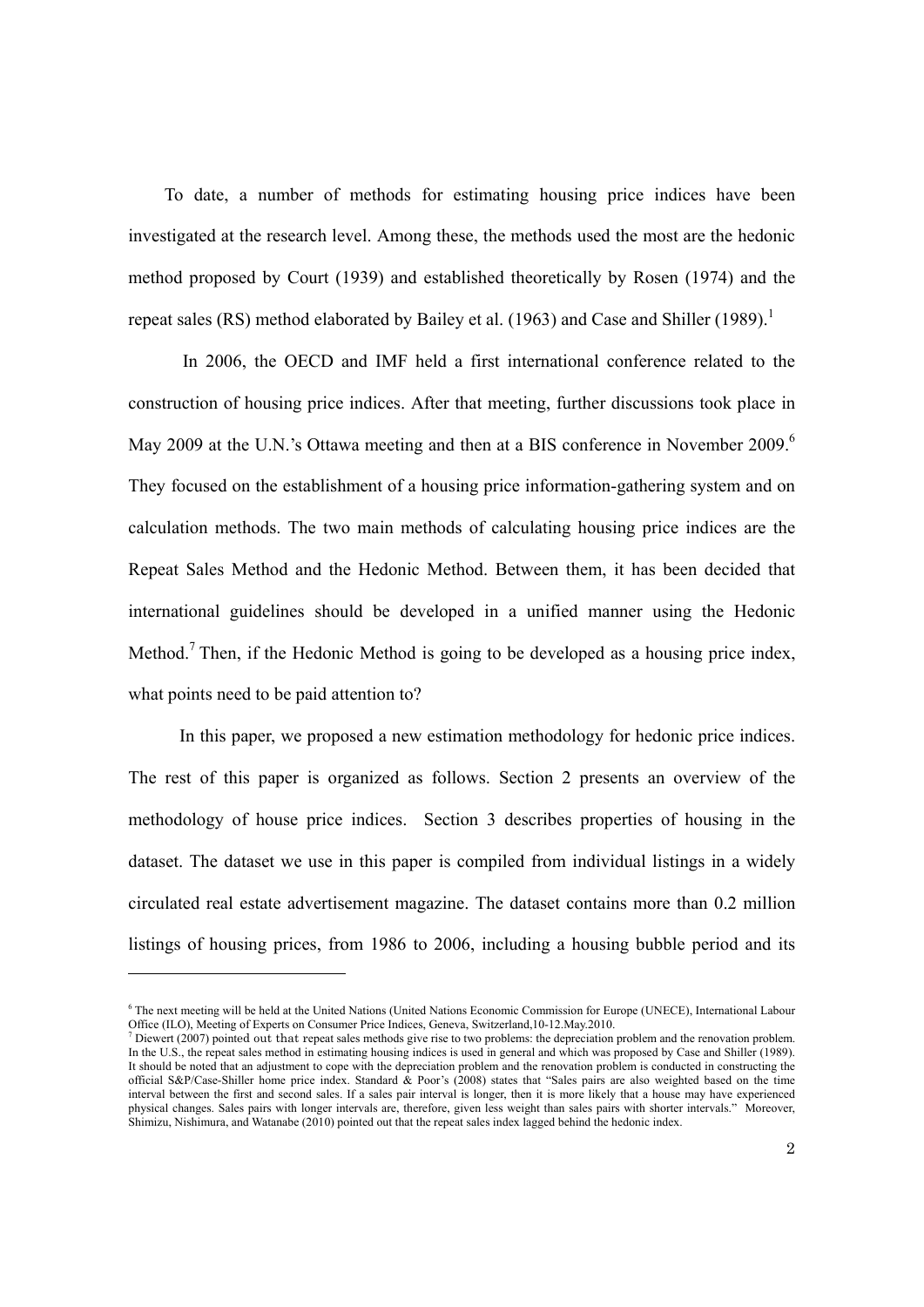burst. Section 4 presents estimation results. We find that standard hedonic measures are biased because of changes in parameters over time. More importantly, we find that there exists a substantial discrepancy in terms of turning points between new structural change adjusted hedonic price indices and standard hedonic price indexes. Specifically, the standard hedonic price indices tend to exhibit a delayed turn compared with the new structural change adjusted hedonic measure. Section 5 concludes the paper.

#### **2. Changes in market structure and housing price indices**

#### **2.1. Hedonic Models**

The hedonic method treats a given property price as an aggregate (a bundle of characteristics) of the various values of that property's characteristics (qualities and features) and estimates the value of each characteristic using regression analysis. If pooled data are used, it is possible to calculate quality-adjusted price indices.

The estimation of housing price indices by the hedonic price model has the following two major problems: (i) omitted variables bias, the occurrence of bias in housing price indices because of the difficulty in collecting all the variables required for the estimation of functions as well as because of the presence of unobservable factors such as environmental variables (see Case and Quigley, 1991; Clapp, 2003), and (ii) a structural change issue, that is, the necessity of accommodating changes in the house price structure, because the housing market is examined over a long period of time (Case, Pollakowski and Wachter, 1991; Clapp, Giaccotto and Tirtiroglu, 1991; Clapp and Giaccotto, 1992, 1998).

Regarding problem (i), problems relating to the control of unobservable environmental variables can be avoided in the repeat-sales method (Case and Quigley,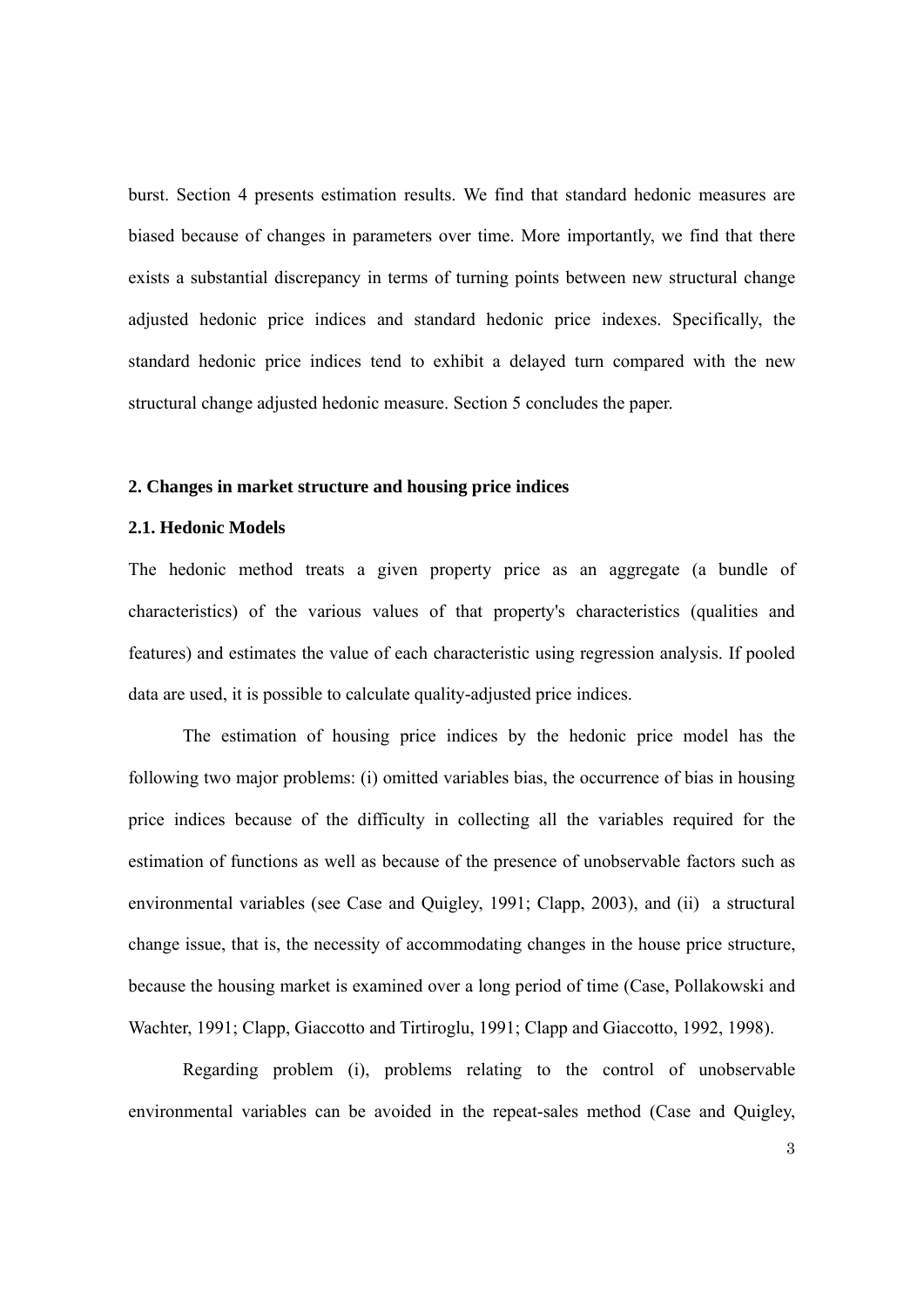1991; Case and Shiller, 1989). However, because the fluidity of housing markets is considerably lower (i.e., the market is thinner) in Japan than in the United States and other nations, and because institutional restrictions strongly suppress reselling within a short period, in accordance with the law based on the National Land Use Plan, problems with repeat-sales sample selection bias unique to Japan will still occur. If the repeat-sales method is to be applied in Japan, such a sample selection bias will be an extremely large problem, and in addition to that, the estimation of housing prices with high renewal frequency is impossible because of the small number of samples, and the estimation of indices in a limited area is difficult; consequently, the repeat-sales method is not a very practical method (Shimizu, Nishimura and Watanabe (2009)).

Under such circumstances, the importance of estimating hedonic housing price indices with high accuracy while solving the above problems inherent in the hedonic price model is extremely high in Japan. Therefore, in this study, we focus on the greatest problem involved in the hedonic price model, which relates to changes in the market structure. The omitted variables problem (i) will be discussed in another report (according to Clapp 2003, unobservable variables are handled by adding coordinate data).

For solving the structural changes problem in the estimation of a structurally restricted hedonic model (hereafter, also referred to as the RHM) under the assumption of no changes in the market structure, several researches (Case, Pollakowski, and Wachter, 1991; Clapp, Giaccotto and Tirtiroglu, 1991) propose a structurally unrestricted hedonic model (hereafter, also referred to as the URHM) under the assumption that the structure changes in each period.

The URHM assumes that the market structure changes each period, successively.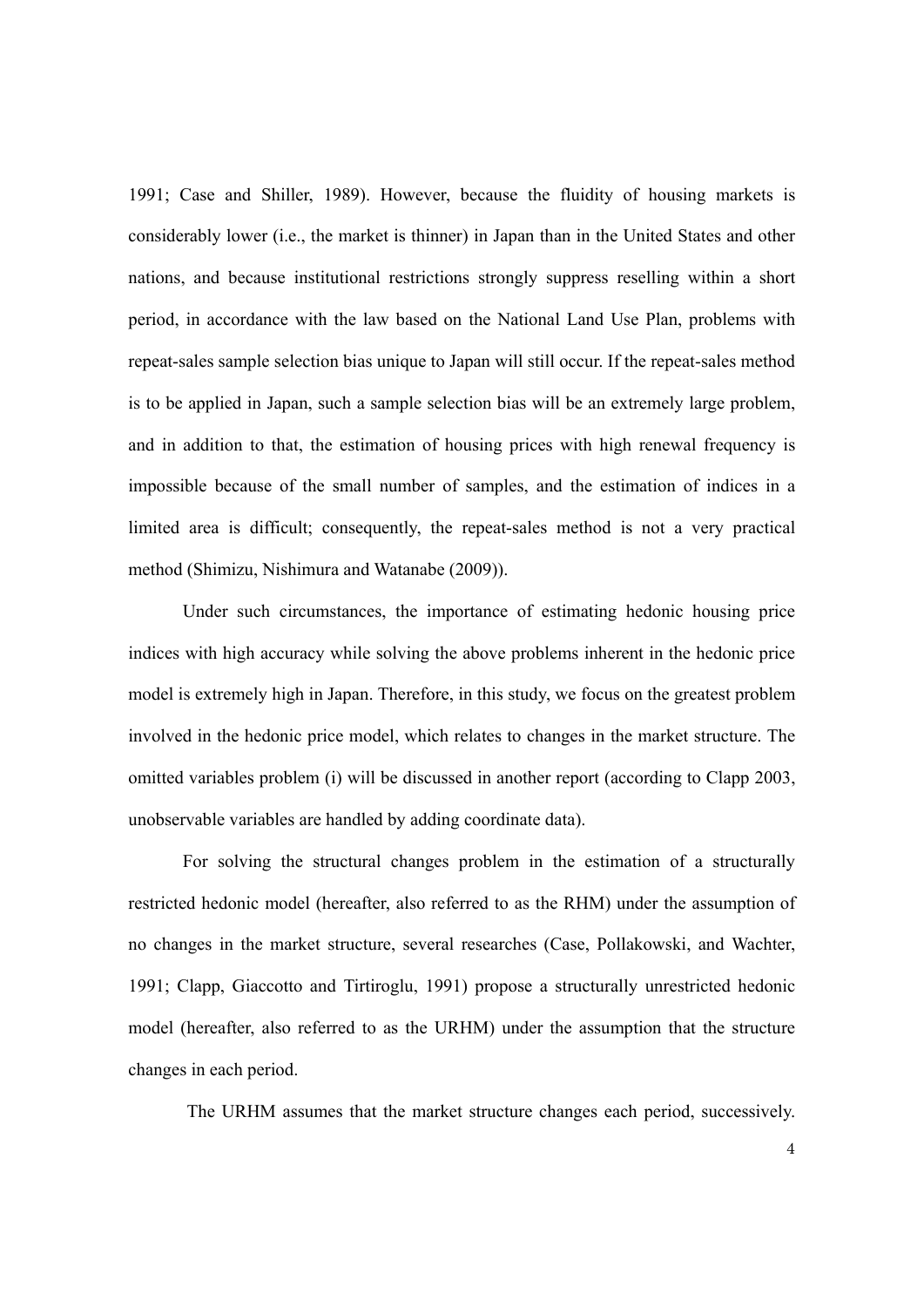Such a structural change of the market occurs as a result of various external shocks. It is considered that there is, in reality, a certain adjustment period before such a change penetrates into the market. Accordingly, regression coefficients should be regarded as changing successively rather than instantaneously. However, generally, the estimation of a model with structural changes is performed by dividing observation data into several periods with break points, then using the divided data of each period (for example, Shimizu and Nishimura, 2007). Namely, the continuity of the observation data is disconnected at the break points. Therefore, it is rather difficult to use such an estimation method, under the assumption of the occurrence of successive structural changes, to determine regression coefficients allowing for successive changes.

Instead, it may be more natural and desirable to estimate regression coefficients on the basis of a process of successive change by taking a certain period length  $\tau$  as the estimation period and shifting this period, similar to the process of obtaining moving averages.

We propose a new hedonic price conducting method, the Overlapping Period Hedonic Model (hereafter, also referred to as the OPHM)). What is distinctive about the OPHM is that it is not necessary to identify when a structural change occurred, and, moreover, if the target period length for the estimate is taken as  $\tau$ , it is estimated while overlapping the data for the period  $\tau$ -1, and it is therefore possible to continue using the information from the previous period.

The various estimation methods are shown below.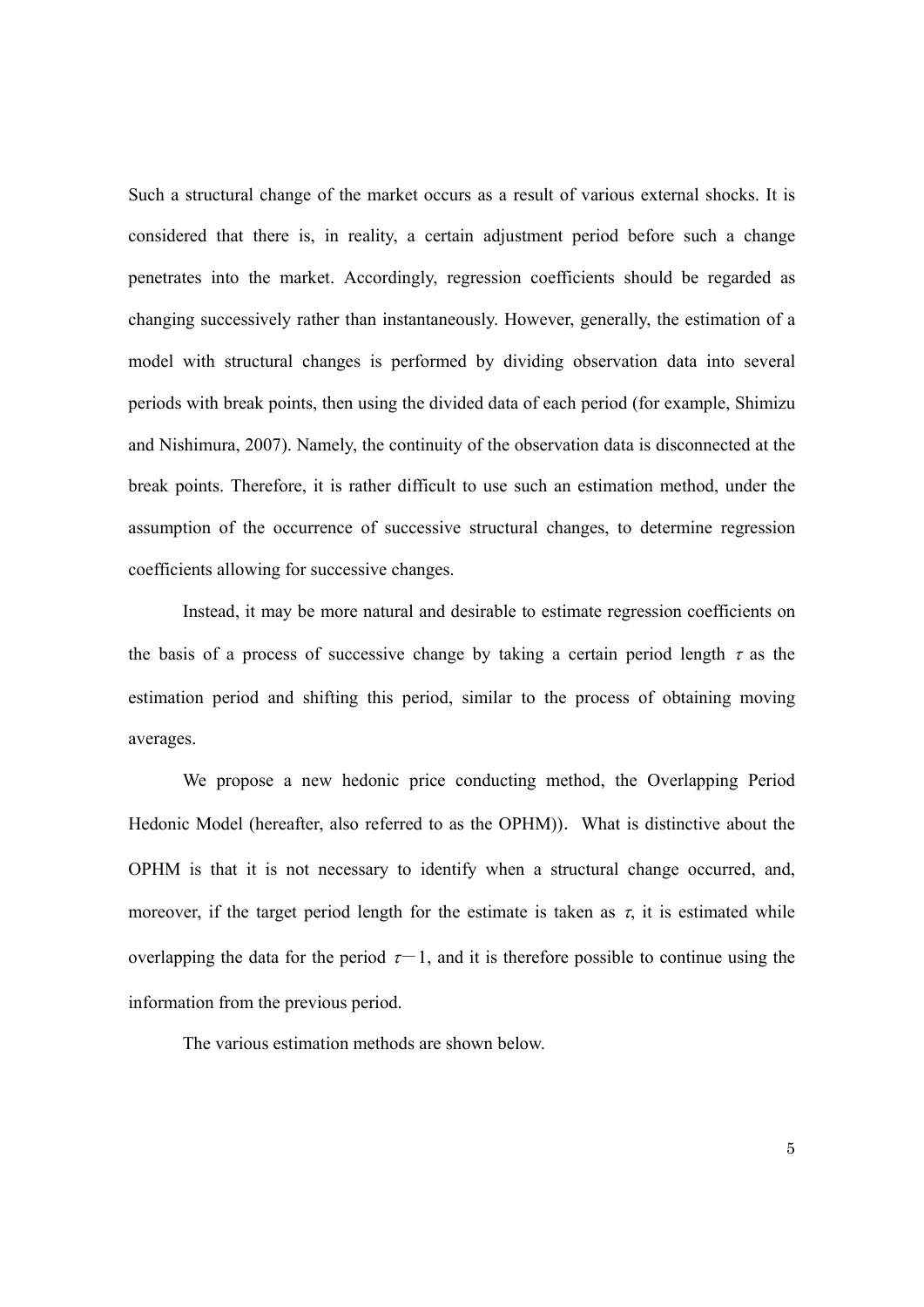#### **2.2. Equations of hedonic models**

#### **2.2.1. Structurally restricted hedonic housing price index: RHM**

Assume that we have data for housing prices and residential property characteristics, which are pooled for all the periods  $t = 1, 2, ..., T$ , and that the number of data samples in each period is  $n_t$ . A housing price estimation model that can be used to obtain a structurally restricted price index is given as follows.

$$
\ln P_{ii} = \sum_{k=1}^{K} \beta_k X_{ikt} + \sum_{s=1}^{t} \delta_s D_s + \varepsilon_{it}
$$
\n(1)

 $t = 1, 2, ..., T$ .

 $i = 1, 2, \ldots, n_t$  (designates *i*th data among the  $n_t$  data samples in period *t*).

 $P_{it}$  = price of housing *i* in period *t* (designates *i*th data among the data in period *t*, instead of designating the same housing *i* over each of the *t* periods).

 $\beta_k$  = parameter of residential property characteristic *k*.

 $X_{ikt}$  = value of property characteristic *k* of housing *i* in period *t*.

 $\delta$ <sub>s</sub> = parameter of the time dummy variable in period *s*.

*D<sub>s</sub>*: when  $s = 1$ , this takes a constant value of 1 (constant term). When  $2 \le s \le T$ , this is a time dummy variable, and it takes a value of 1 when  $s = t$  and a value of 0 otherwise.

 $\varepsilon_{it}$  = random disturbance term.

This model is called the structurally restricted hedonic model (RHM) because it assumes that the regression coefficient  $\beta_k$  of the housing-price determining factor  $X_{ikt}$  is constant throughout all the periods. From this, the RHM is obtained as follows. The estimated price  $\hat{P}_t$  of housing with residential property characteristic values  $\{X_k\}$  ( $k = 1, 2, ..., K$ ) in period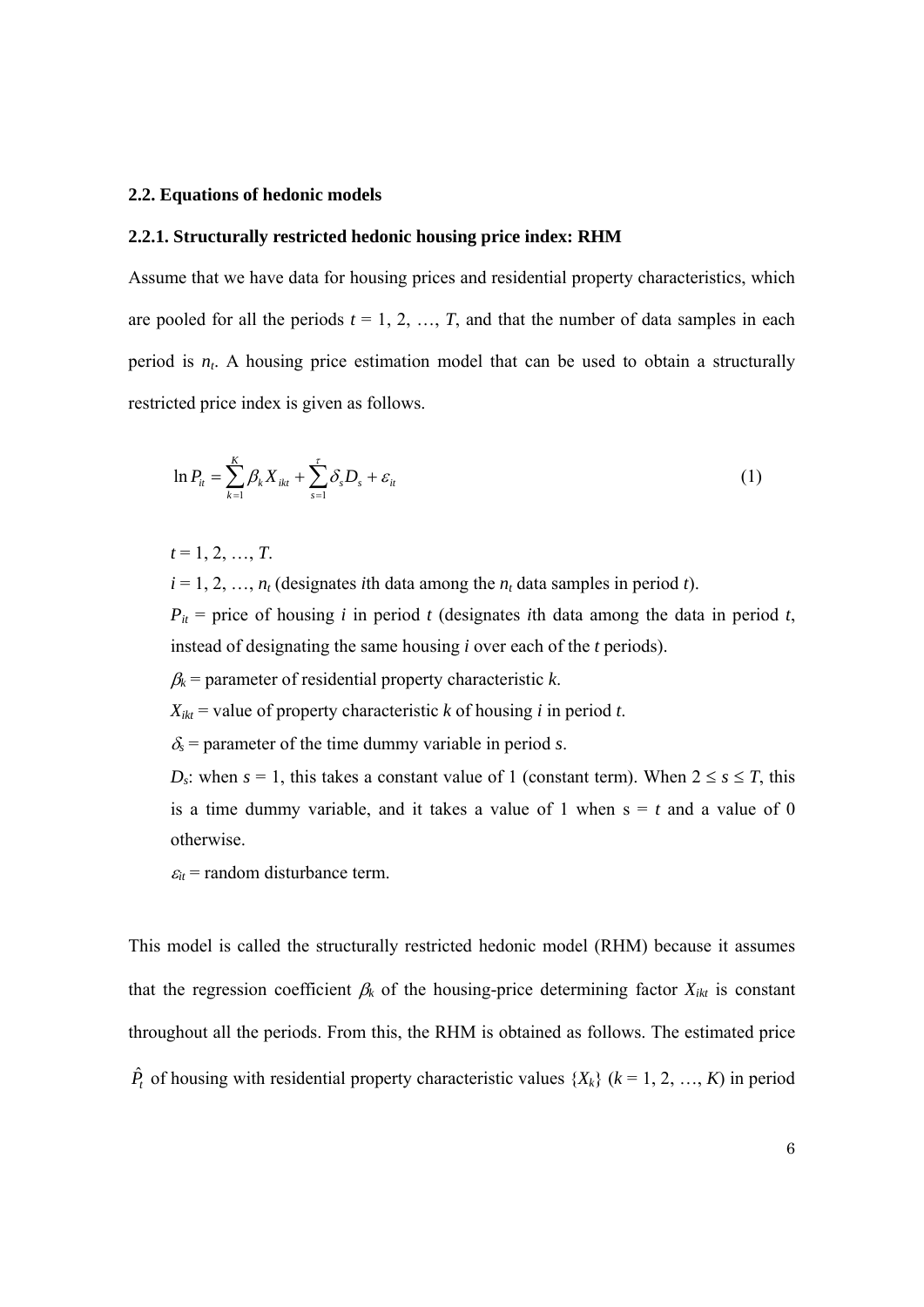$t$  ( $t = 1, 2, ..., T$ ) is given as follows.

$$
\ln \hat{P}_t = \sum_{k=1}^K \hat{\beta}_k X_k + \hat{\delta}_1 + \hat{\delta}_t
$$
\n(2)

$$
\ln \hat{P}_1 = \sum_{k=1}^{K} \hat{\beta}_k X_k + \hat{\delta}_1 \tag{3}
$$

Here,  $\hat{\beta}_k$ ,  $\hat{\delta}_1$ , and  $\hat{\delta}_t$  are estimated values of the parameters. Accordingly, the housing price index  $\hat{P}_t / \hat{P}_1$  in period *t*, where the housing price in period  $t = 1$  is used as the reference, is obtained as follows.

$$
\ln(\hat{P}_t/\hat{P}_1) = \hat{\delta}_t \tag{4}
$$

In addition, the change in the price index from period *t*−1 to period *t* can be expressed as follows.

$$
\ln(\hat{P}_t / \hat{P}_{t-1}) = \hat{\delta}_t - \hat{\delta}_{t-1}
$$
\n(5)

In this case, the price index is obtained under the assumption of specific residential property characteristic values  $\{X_k\}$ . However, as we can see in the above process, price indices are expressed using only time dummy variables without involving residential property characteristic values in the RHM. Seasonality and its changes over time are also a part of the latter problem.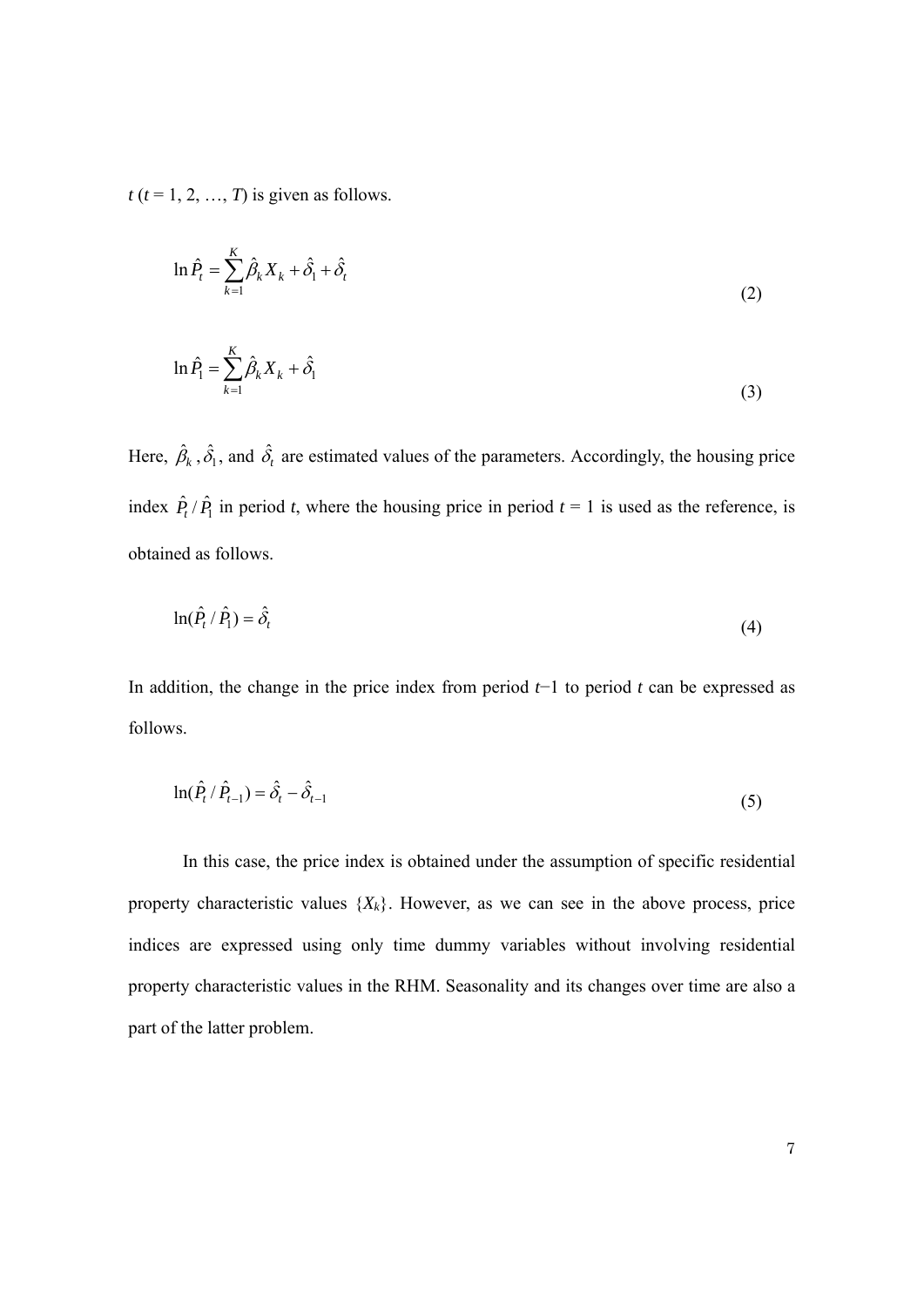#### **2.2.2. Structurally unrestricted hedonic housing price index: URHM**

Using similar data to those described above, a housing price estimation model that can be used to obtain a URHM is given as follows.

$$
\ln P_{it} = \sum_{k=1}^{K} \beta_{kt} X_{ikt} + \delta_t + \varepsilon_{it}
$$
\n(6)

Here, no time dummy variables are used, and instead, the parameter  $\beta_{kt}$  and a constant term <sup>δ</sup>*t* related to residential property characteristics are assumed to change in each period. Namely, because the model does not assume the restriction of constant parameters, it is called the URHM. From equation (6), the URHM is obtained as follows. The estimated price  $\hat{P}_t$  of housing with residential property characteristic values  $\{X_k\}$  ( $k = 1, 2, ..., K$ ) in period  $t$  ( $t = 1, 2, ..., T$ ) is given as follows.

$$
\ln \hat{P}_t = \sum_{k=1}^K \hat{\beta}_{kt} X_k + \hat{\delta}_t \tag{7}
$$

$$
\ln \hat{P}_1 = \sum_{k=1}^{K} \hat{\beta}_{k1} X_k + \hat{\delta}_1
$$
\n(8)

Therefore, the housing price index  $\hat{P}_t / \hat{P}_1$  in period *t*, where the housing price in period *t* = 1 is used as the reference, is obtained as follows.

$$
\ln(\hat{P}_t / \hat{P}_1) = \sum_{k=1}^{K} (\hat{\beta}_{kt} - \hat{\beta}_{k1}) X_k + (\hat{\delta}_t - \hat{\delta}_1)
$$
\n(9)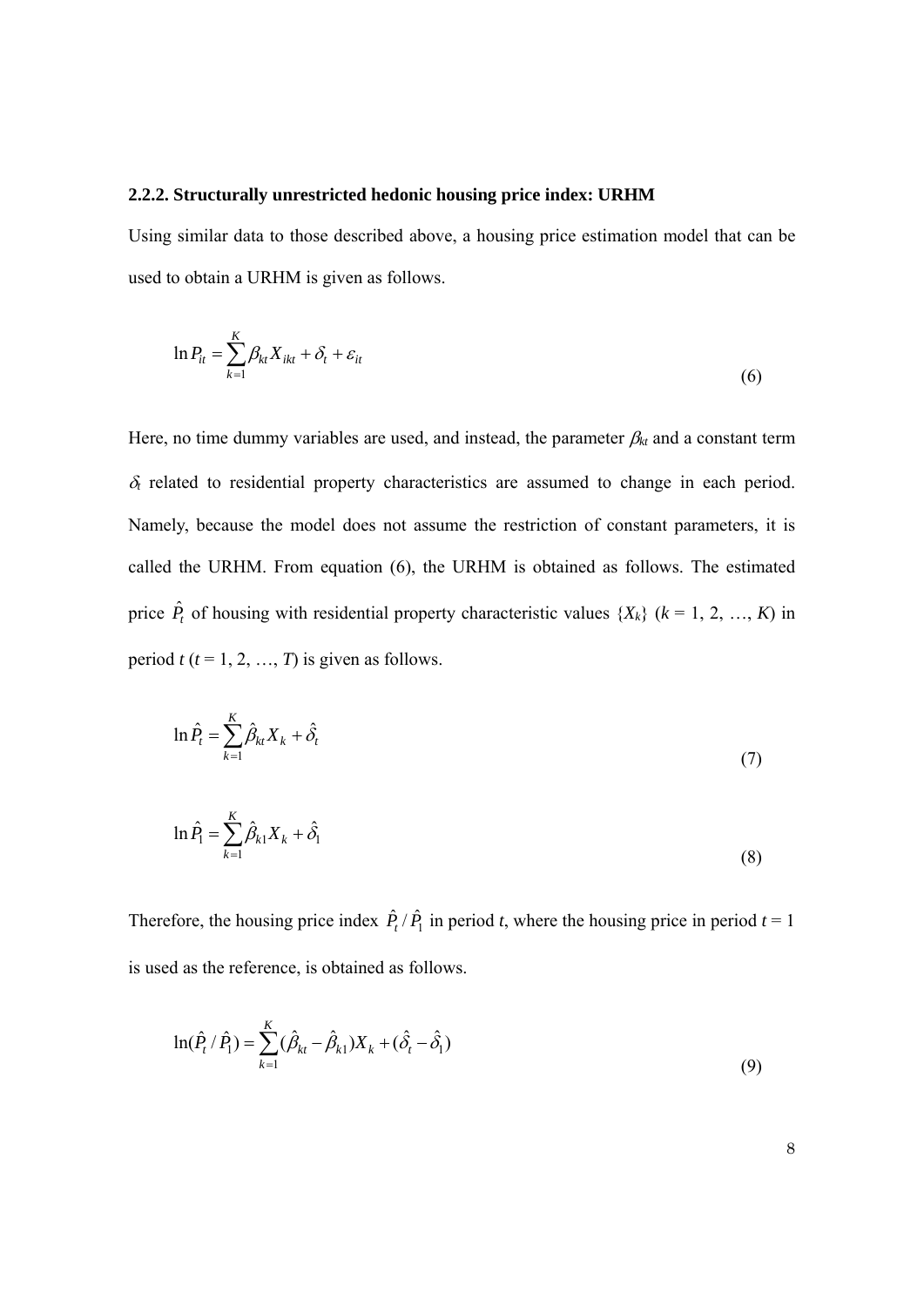In addition, the change in the price index from period *t*−1 to period *t* can be expressed as follows.

$$
\ln(\hat{P}_t/\hat{P}_{t-1}) = \sum_{k=1}^K (\hat{\beta}_{kt} - \hat{\beta}_{k,t-1}) X_k + (\hat{\delta}_t - \hat{\delta}_{t-1})
$$
\n(10)

Thus, for the URHM, price indices are obtained for specific residential property characteristics. When specific residential property characteristics change, the price index changes accordingly.

#### **2.2.3. Hedonic model considering market structural changes**

Assuming that we have pooled data over the periods 1, 2, …*T*, with respect to some of these periods, i.e., a period length τ*,* (which might be called a "window"), we assume the following basic model.

$$
\ln P_{it} = \sum_{k=1}^{K} \beta_k X_{ikt} + \sum_{s=1}^{t} \delta_s D_s + \varepsilon_{it},
$$
\n(11)

where  $t = 1, 2, ..., \tau$  (taking part of the entire pooled data consisting of 1, 2, ... T periods, namely, taking a certain period length  $\tau$ , the periods within this range are numbered from 1 to  $\tau$ ).

In addition, we express a period with length  $\tau$  starting from period *r* among periods 1, 2, ...*T*, as  $[r, r + \tau - 1]$ . Then, our estimation method is obtained by applying the above basic model to periods [1, τ], [2, τ + 1], ..., [ $r$ ,  $r + \tau - 1$ ], ..., [ $T - \tau + 1$ ,  $T$ ] successively. From this, successive changes of the market structure can be reflected in changes in the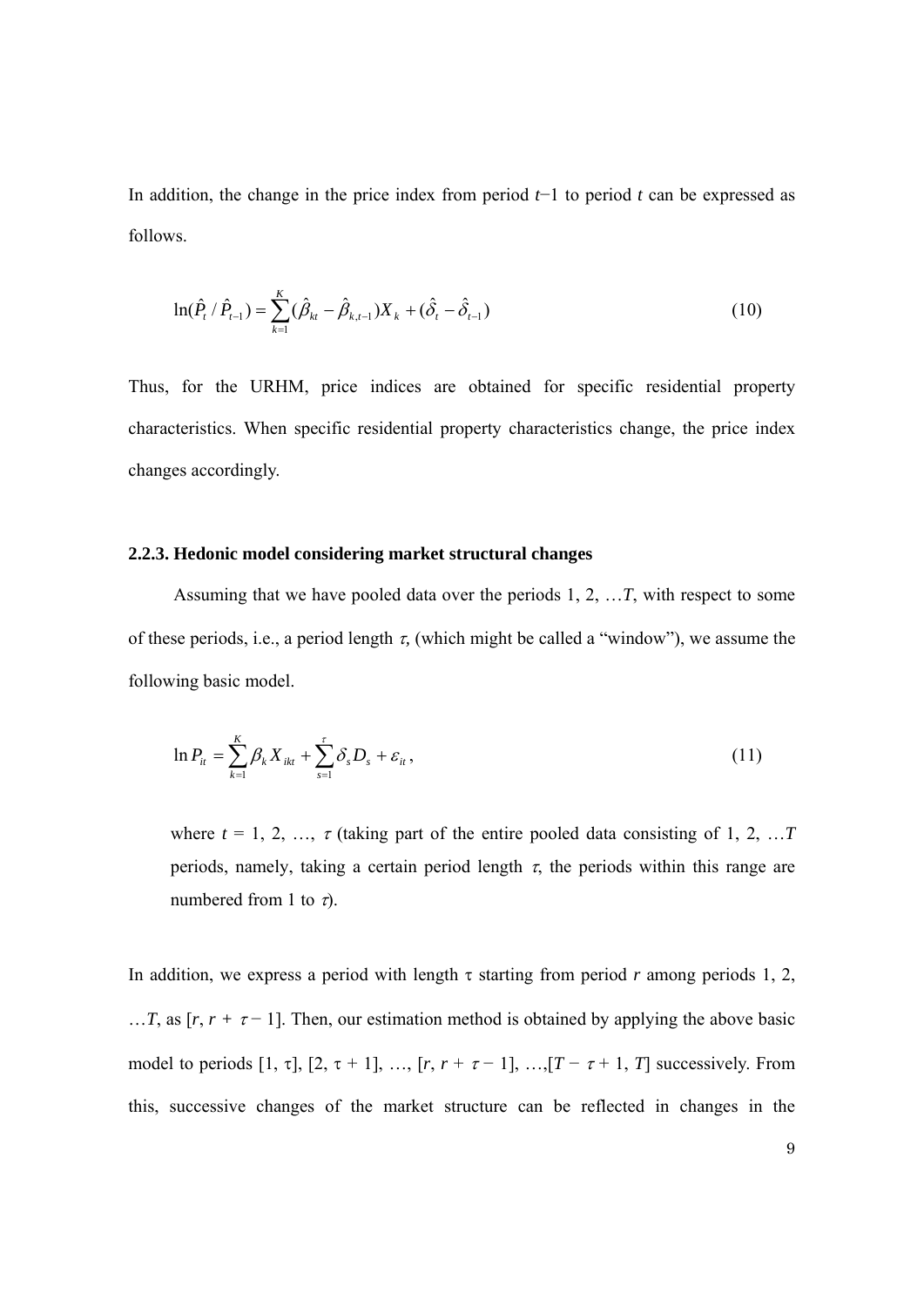parameters. We call this model the OPHM, and the period length  $\tau$  is the overlapped estimate period length.

The OPHM is an RHM with respect to a certain period length  $\tau$ . Accordingly, the parameter of the time dummy variable represents the price index of each period with the starting period of length  $\tau$  as the reference. Thus, price indices can be obtained directly from the basic model within the period length  $\tau$ . With the OPHM, models for all the periods are estimated by successively shifting the period length  $\tau$  by one period. Here, the problem remains of how to connect the price indices obtained by the estimation in each period length  $\tau$  to construct the price index for all periods. Our method is as follows.

We designate the housing price index throughout all the periods as  $q_r$ . This represents the price index of period  $r$  among periods 1, 2, ...  $T$ . We designate the reference period as period 1 and assume that  $q_1 = 0$ . We also designate a parameter of the time dummy variable obtained by applying the basic model to the data for the period length  $\tau$  starting from period *r* among periods 1, 2, ...*T*, i.e.,  $[r, r + \tau - 1]$  is designated as  $\hat{\delta}_1^{(r)}, \hat{\delta}_2^{(r)}, \dots, \hat{\delta}_\tau^{(r)}$  $\hat{\delta}_1^{(r)}, \hat{\delta}_2^{(r)}, \cdots, \hat{\delta}_\tau^{(r)}$  by explicitly expressing the period *r*.

#### **3. Data**

#### **3.1. Price data**

The subject of the analysis is the 23 wards of the Tokyo metropolitan area (621 square kilometers), and the analysis period is approximately 20 years between January 1986 and September 2006.

As the main information source, we used the prices of previously-owned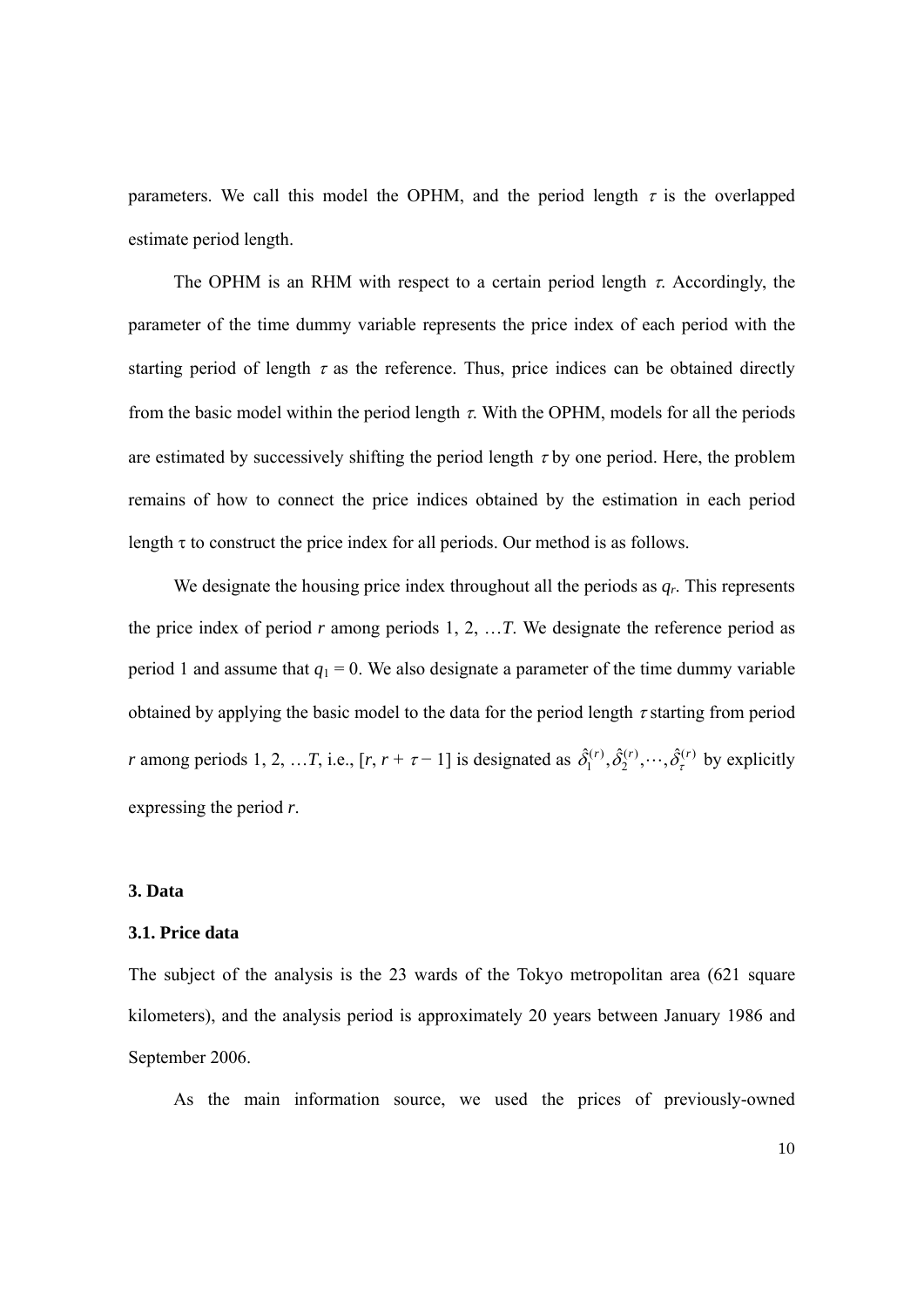condominiums published in Residential Information Weekly (or *Shukan Jyutaku Joho* in Japanese) published by RECRUIT, Co. This magazine provides information on the characteristics and asking prices of listed properties on a weekly basis. Moreover, *Shukan Jutaku Joho* provides time-series data on housing prices from the week they were first posted until the week they were removed as a result of successful transactions.<sup>8</sup> We only use the price in the final week because this can be safely regarded as sufficiently close to the contract price.<sup>9</sup>

#### **3.2. Data regarding housing characteristics**

-

Table 1 shows a list of housing characteristics. These include the floor space (*FS*) and the *Age* as key housing characteristics. The convenience of public transportation from each housing location is represented by travel time to the central business district  $(CBD)$ ,<sup>10</sup> which is denoted by  $TT$ , and time to the nearest station,<sup>11</sup> which is denoted by  $TS$ . We use a ward dummy, *LD*, to indicate differences in the quality of public services available in each district, and a railway line dummy, *RD*, to indicate along which railway/subway line a housing property is located.

<sup>&</sup>lt;sup>8</sup>There are two reasons for the listing of a unit being removed from the magazine: a successful deal or a withdrawal (i.e. the seller gives up looking for a buyer and thus withdraws the listing). We were allowed access to information regarding which of the two reasons were applicable for individual cases and discarded those where the seller withdrew the listing.

<sup>9</sup> Recruit Co., Ltd. provided us with information on contract prices for about 24 percent of all the listings. Using this information, we were able to confirm that prices in the final week were almost always identical with the contract prices (i.e., they differed at a probability of less than 0.1 percent).

 $10$ Travel time to the CBD is measured as follows. The metropolitan area of Tokyo is composed of 23 wards centering on the Tokyo Station area and containing a dense railway network. Within this area, we choose seven railway/subway stations as the central stations, specifically Tokyo, Shinagawa, Shibuya, Shinjuku, Ikebukuro, Ueno, and Otemachi. Then, we define travel time to the CBD by the minutes needed to commute to the nearest of the seven stations in the daytime.<br><sup>11</sup>The time to the nearest station, *TS*, is defined as walking time to the nearest station if a housing property is located within walking

distance from a station, and the sum of the walking time to a bus stop and onboard time from the bus stop to the nearest station if a housing property is located in a bus transportation area within walking distance from a station. We use a bus dummy, *BD*, to indicate whether a housing property is located in an area within walking distance from a station or in a bus transportation area.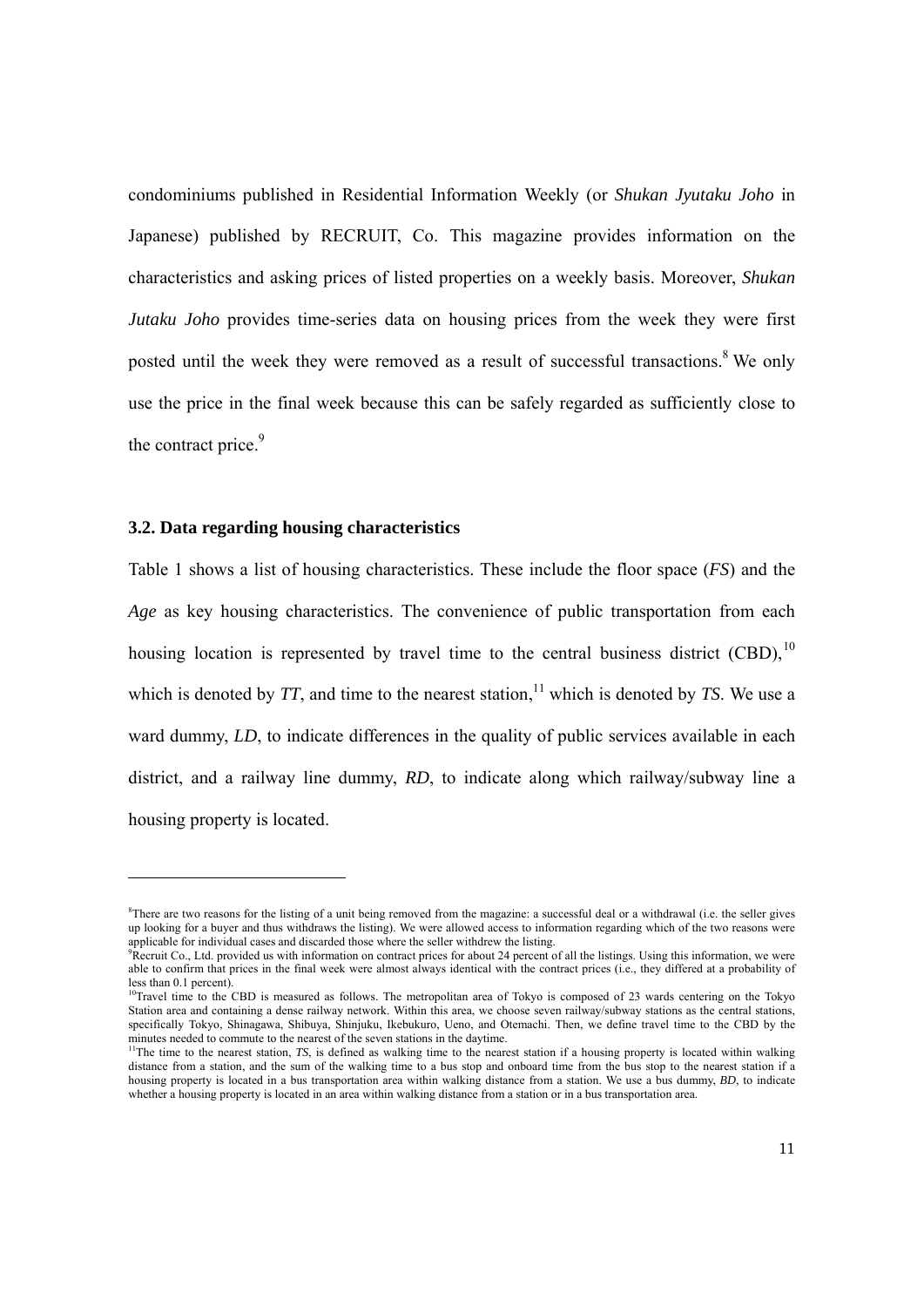The observation data consist of 211,179 samples collected between January 1986 and September 2006.

Table 1 also shows descriptive statistics of the major variables. The average resale price of a condominium is 39.04 million yen, with a fairly large standard deviation of 23.48 million yen. Regarding the *FS*, the average is 56.57 m<sup>2</sup> a and as for the *Age*, the average value is 165 months (13.75 years). Because the history of condominiums in Japan is short, it is expected that this index will increase over time.

Regarding the *TS*, the average value is 7.60 minutes. On average, while many properties are conveniently located, some are beyond walking distance. This indicates that, in general, convenience is emphasized in the construction of condominiums because of the required characteristics of condominiums. Regarding the *TT* to the CBD, the average is 15 minutes, indicating that most condominiums are concentrated in areas of high convenience.

#### **4. Estimation results**

## **4.1. Estimation of RHM: Restricted Hedonic Index**

The estimated RHM for the 23 wards of Tokyo is as follows.

 $+\beta_{1h}\sum_{h}LD_{h} + \beta_{2i}\sum_{i}RD_{i} + \beta_{3j}\sum_{j}TD_{j}$  $(-13.140)$   $(6.970)$   $(-19.210)$  $-0.276$  **BD** + 0.058 (BD × log WT) − 0.026 **FF** + 0.018 HF − 0.097FD + 0.0093 SD  $(-337.38)$   $(-99.69)$   $(-36.21)$  $\log RP / FS = 4.631 + 0.0126$  log  $FS - 0.189$  log  $Age - 0.078$  log  $TS - 0.117$  log  $TT + 0.019$  log NU  $(-13.140)$   $(6.970)$   $(-19.210)$   $(8.000)$   $(-10.150)$   $(10.790)$  $(498.23)$   $(+10.81)$   $(-337.38)$   $(-99.69)$   $(-36.21)$   $(40.90)$  $( )$  : t-value

Adjusted R-square: 0.837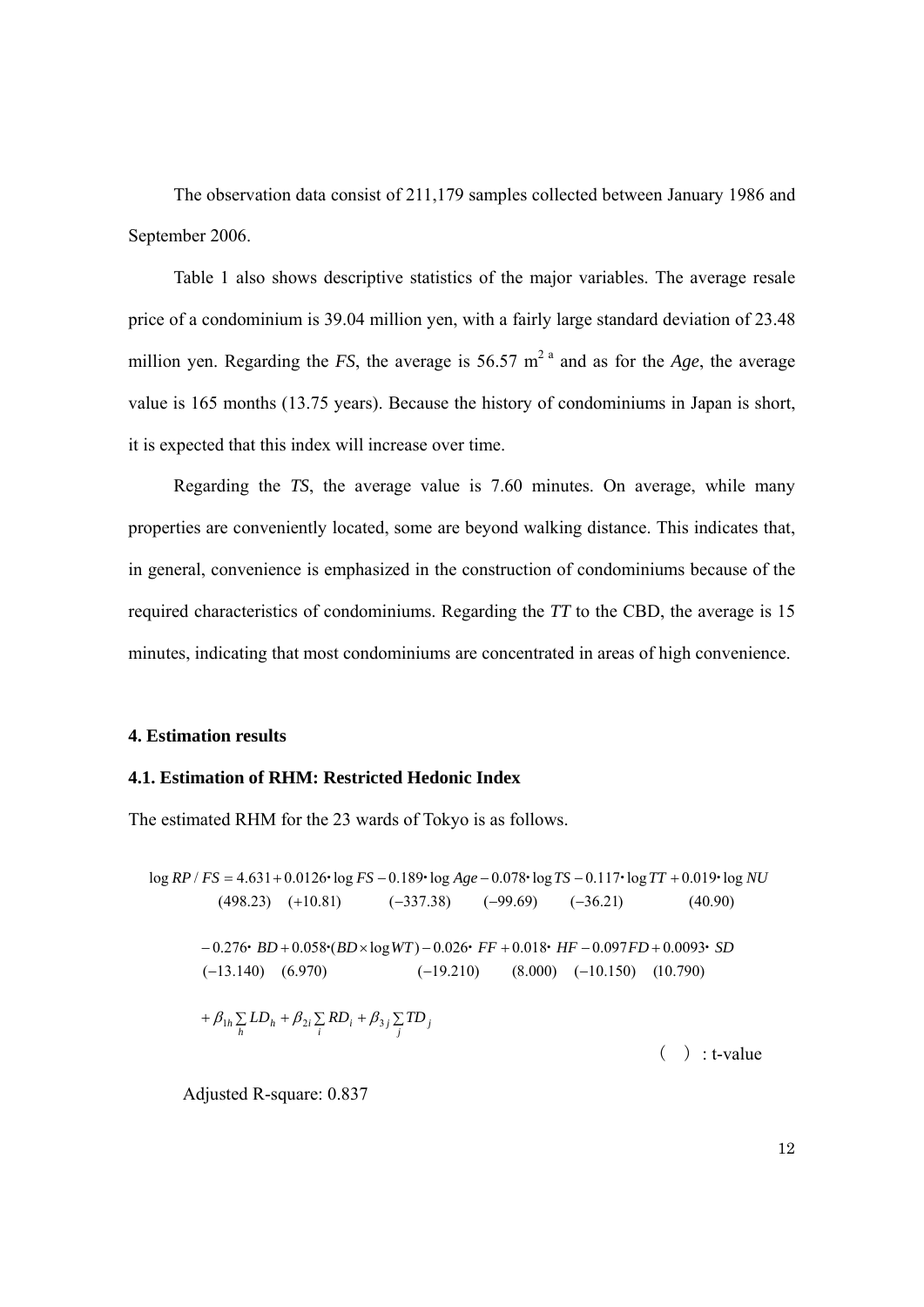Number of observations: 211,178

Because the coefficient of determination adjusted for the degree of freedom is 0.837, the estimated model has a fairly high explanatory power (refer to Table 2 for details).

Because the data was pooled for sales between 1986 and 2006, we corrected the time point by forcibly introducing the *TD* (time dummy) and the *RD* (railway line dummy) so that the structure of the previously-owned condominium price was estimated using property characteristics specific to condominiums. Among the property characteristics specific to condominiums, *FS* (floor space), *BS* (balcony space), and *NU* (number of units) have positive values, and *Age* (age of building), *TS* (time to nearest station), and *TT* (travel time to CBD) are estimated with negative values.

First, regarding *FS*, the unit price was shown to increase with increasing floor space. A similar tendency was observed for *BS* and *NU*. This indicates that consumers show a strong preference for the floor space of each property as well as the floor space of the entire condominium.

As *Age* increases, we expect not only functional deterioration but also economic deterioration because of the improvement of facilities in newer condominiums. The results obtained showed that as *TS* and *TT* to the CBD increase, the convenience decreases because of the greater distance from populated areas, resulting in a decrease in the price.

 Furthermore, the level of public service differs for each administrative ward, and there are broad differences in residential environments depending on administrative cities and wards or railway line areas which cannot be taken into consideration in our estimated function. Therefore, these differences were estimated using the dummy variables.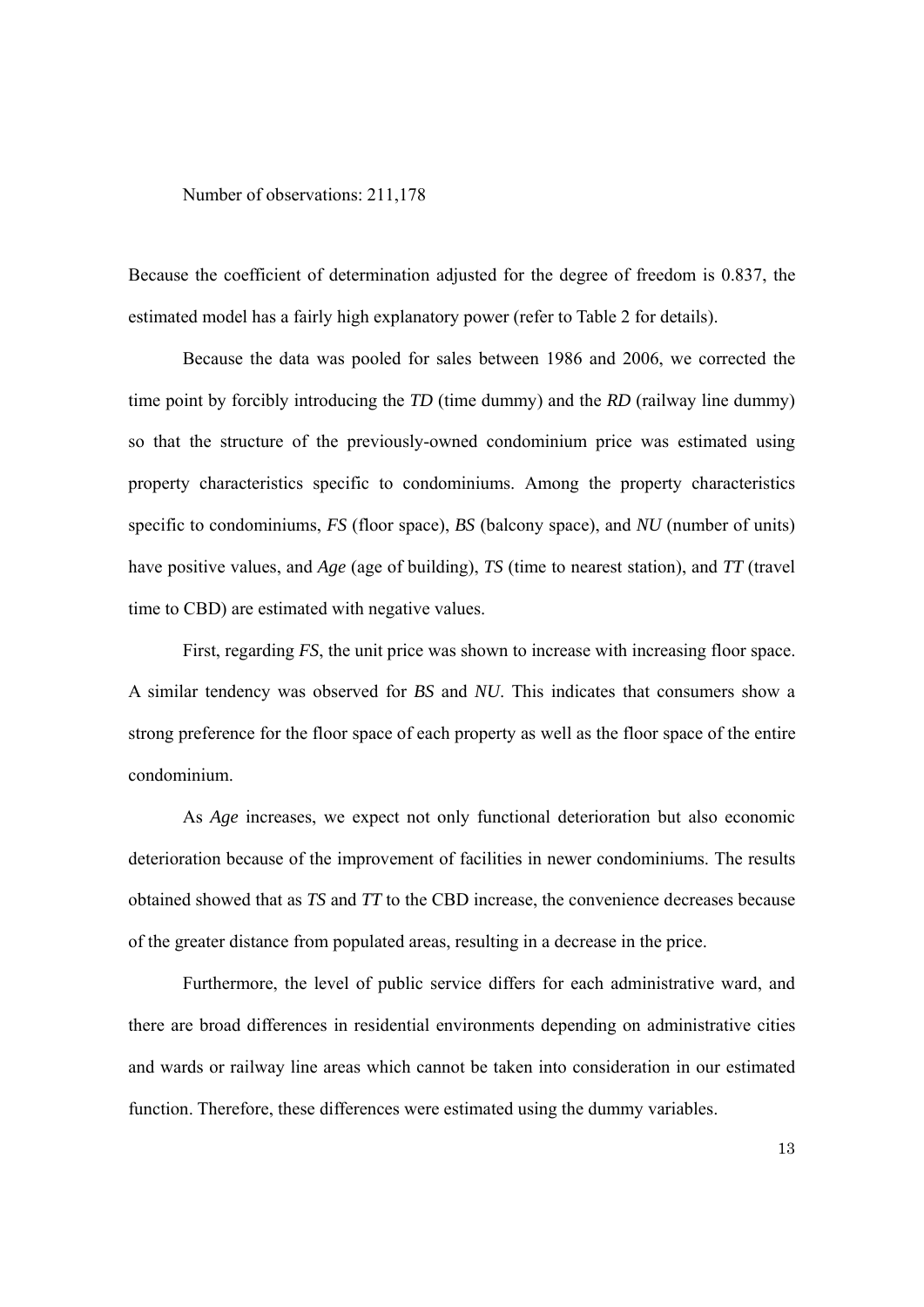#### **4.2. Estimation of URHM: Un-Restricted Hedonic Index**

Next, we estimated the URHM. In accordance with the definition of equation (6), we divided the data into *t* periods (here, monthly) and estimated the structure of housing prices. Regarding the price index, we estimated the prices of previously-owned condominiums in each period by substituting the specific residential property characteristics common to all periods into the explanatory variables, and obtained the structurally unrestricted hedonic housing price indices relative to the reference period based on the estimated prices.

Figure 1 shows changes in the number of samples and the coefficient of determination adjusted for the degrees of freedom.

The adjusted coefficient of determination decreased from 1986 through 1995, and then increased from 1996. However, on the whole, it maintained an average of around 0.75, showing fairly good results.

The number of samples was approximately 500 per month from 1986 through 1989, which then increased significantly to an average value of 844. However, there is more than a threefold difference depending on the month. In each year, transactions are concentrated from January to March, which is the end of the fiscal year, when there are large movements of people in Japan, and the number of transactions significantly decreases around July and August, thus showing seasonal changes. However, there is no apparent correlation between the number of samples and the adjusted coefficient of determination.

Next, we focused on the regression coefficients of the estimated model. Table 3 shows descriptive statistical values for the regression coefficients over 250 periods. Figures 2 and 3 show changes in the regression coefficients over time. All of the regression coefficients show major fluctuations in each period or every several periods. However, the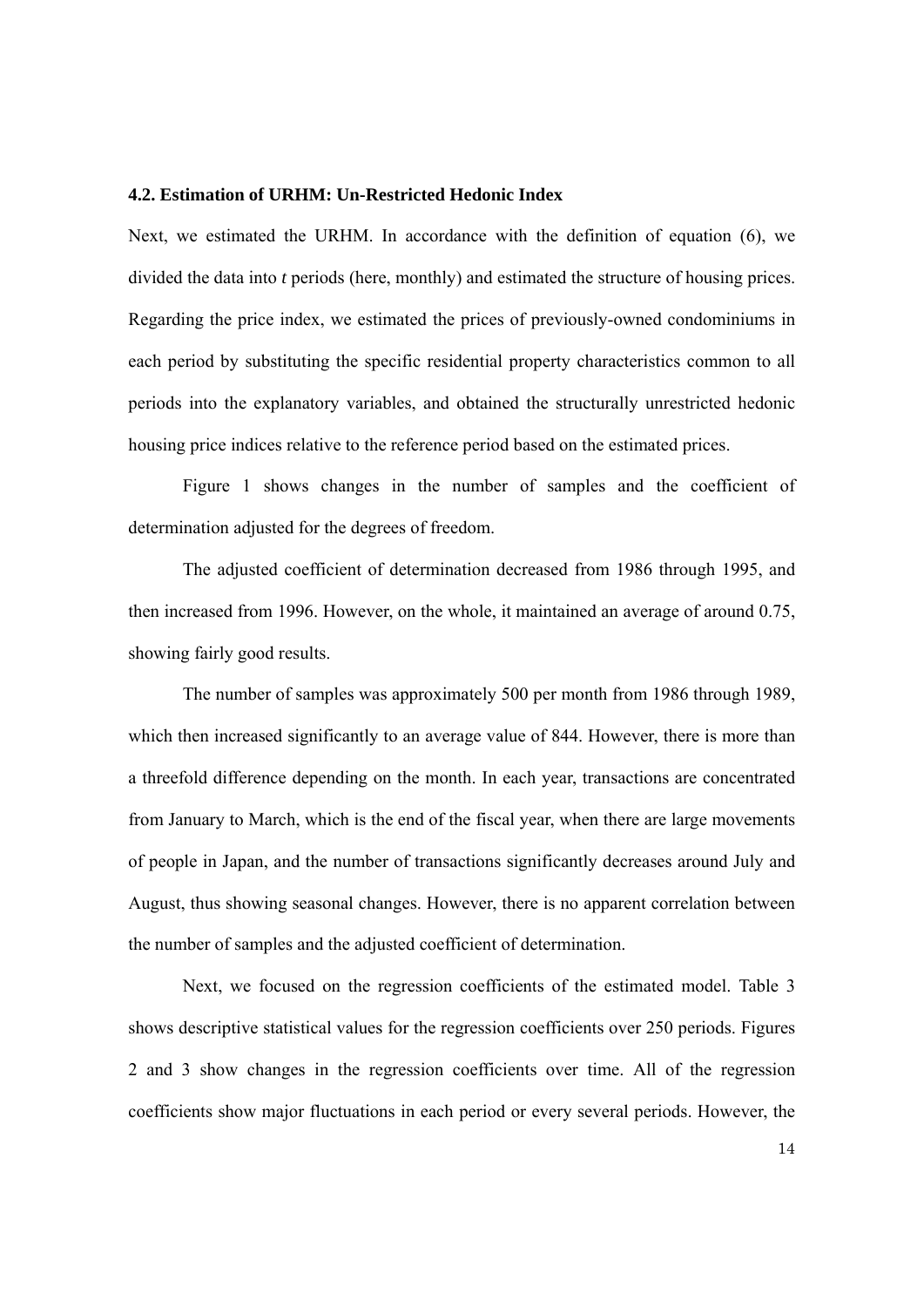fluctuations show a certain tendency, though not a gradual change, over time. In addition, we can see that all the variables are around (higher or lower than) the regression coefficients estimated using the RHM.

Thus, structural changes are expected to occur as a background to changes in the regression coefficients. For example, with respect to *FS* (Figure 2), the regression coefficient is estimated as positive in the basic model, while it is estimated as negative from 1987 to the end of 1995. This indicates that the structure apparently differs for this period (1987–1995) compared with other periods.

For *Age* (Figure 3), the trend is a decrease until the mid-1990s, followed by an increase thereafter. While such changes are observed over all periods, there are major fluctuations within short periods beyond the range of such changes (beyond the difference in the regression coefficient between the beginning and ending periods). These changes in the short periods cannot be considered to be structural changes.

On the basis of these findings, we consider that part of the change in the regression coefficients over time is caused by structural changes. It is also expected that some bias in the observation data group in each period may have a certain effect.

#### **4.3. Estimation of OPHM**

#### **4.3.1. Estimation of model and changes in price structure**

Next, an OPHM is estimated on the basis of the procedure described in Section 2.2.3. In the OPHM, to absorb changes during a short period, the presence of which became apparent in the estimation of the URHM, data over a certain period are pooled for the estimation. Using such an estimation method, we expect to absorb changes during a short period; however,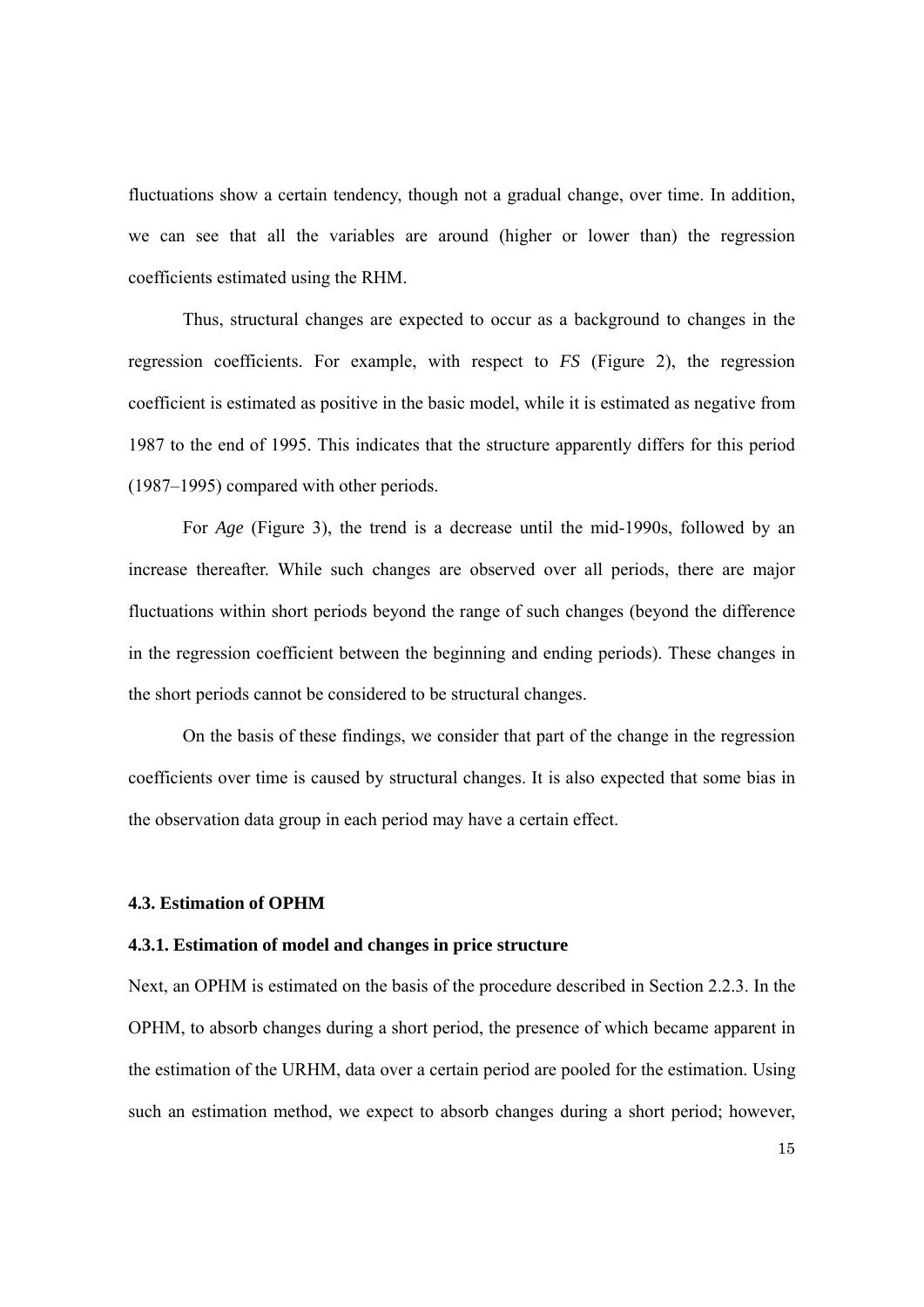upon estimation of the OPHM, setting an overlapped estimation period length  $(τ)$  is the key.

In the estimation of the URHM, it has been clarified that there is a seasonal characteristic of changes in the thickness (more precisely, the number of transactions) of the housing market, and that the number of transactions increases at the end of the fiscal year between January and March, and the number decreases in July and August. When we attempt to absorb such a seasonally fluctuating characteristic in the market, the estimation period should be set to exceed one year. When the period is set to be longer, parameters are expected to be stable. However, it becomes difficult to accurately represent changes in the market structure. In this study, on the basis of such assumptions, we examine the effects of varying τ between 12 months and 36 months on the price index and on the regression coefficients that represent the price-forming structure of the major variables.

First, estimation results using  $\tau$  of 12 months are shown in Figure 4. The coefficient of determination decreases from 1986 through 1995, similar to that in the URHM, and then it increases from the second half of 1996. On the whole, the coefficient of determination maintains an average of approximately 0.75, indicating a good result similar to that of the **URHM** 

Next, we focused on the regression coefficients of the estimated model. Table 3 shows descriptive statistical values of the regression coefficients for 238 periods. Figures 5 and 6 show temporal changes in the regression coefficients.

When we look at the changes in the regression coefficients over time, the wide fluctuations observed in the URHM are eliminated and smooth changes are shown, making it easier to clarify overall tendencies. The absolute values of the regression coefficients of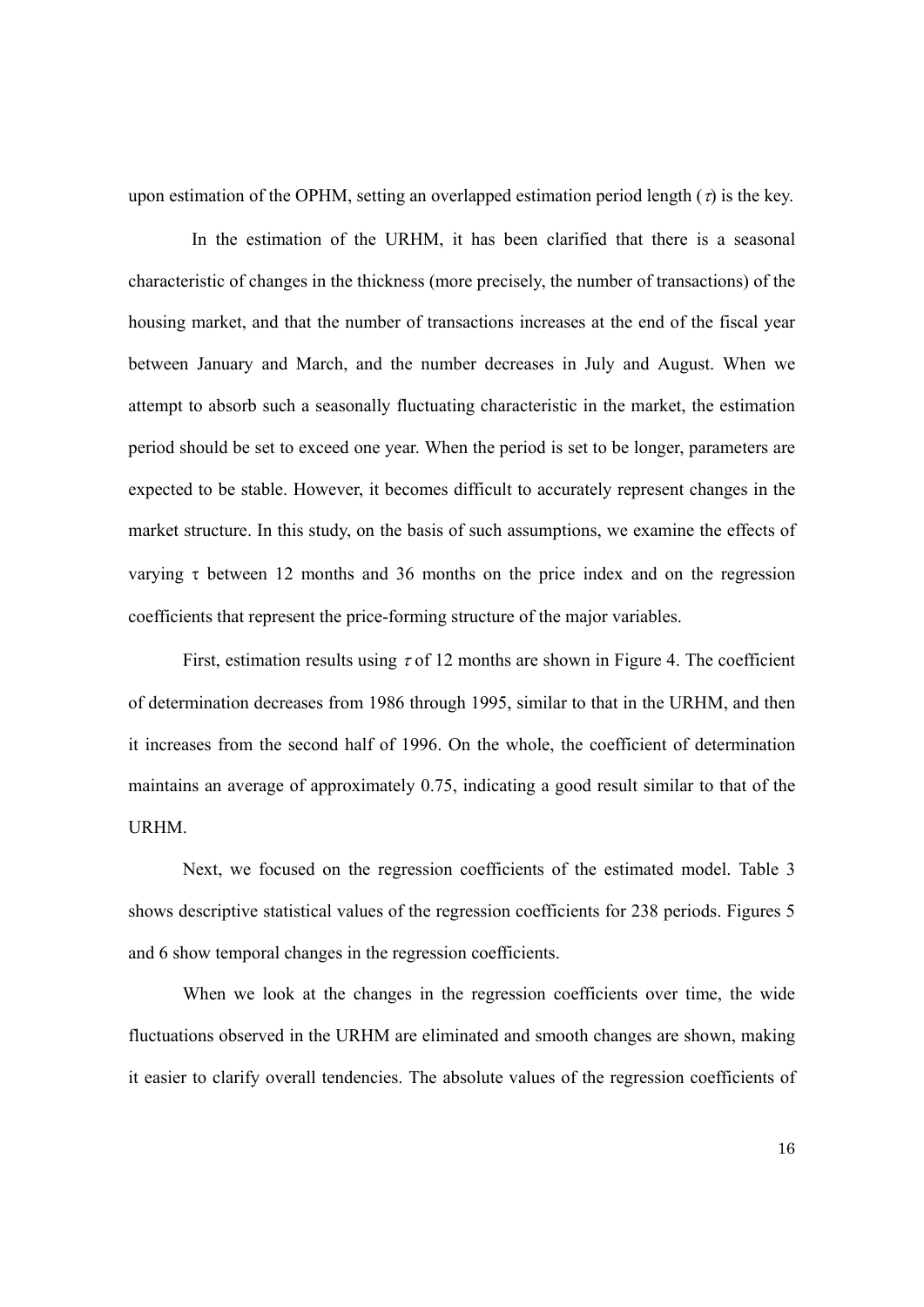the *TS* and *TT* to the CBD tend to decrease over time.

The coefficients of variation were obtained as follows (Table3): *FS* = 2.424 (2.428 in the URHM), *Age* = −0.163 (−0.179 in the URHM), *TS* = −0.178 (−0.232 in the URHM), and *TT* to CBD =  $-0.554$  ( $-0.779$  in the URHM). On the whole, the values are smaller than those in the URHM. However, the variations of the coefficients of *FS* and *Age* are not significantly different from those of the URHM, indicating that the regression coefficients changed not because of temporal changes caused by sample bias, but because of large structural changes. The coefficients of variance of *TS* and *TT* to the CBD were significantly lower than those in the URHM. This is speculated to be because of large temporal changes in the regression coefficients caused by sample bias existing in a unit of time.

Next, in Figures 5 and 6, we observed changes in the regression coefficients when  $\tau$ was varied between 12 months and 36 months. Compared with the estimation results of the URHM, with regard to the temporal changes in the regression coefficients of each variable, we can see the presence of a time lag in the changes in regression coefficients as  $\tau$  becomes longer. This tendency is commonly observed in all the variables. Such a time lag is also expected to affect the price indices.

#### **4.3.2. Evaluation of indices by different** τ

We set  $\tau$  in order to avoid the effects of specific bias in the observation data when the data were divided monthly. The bias, if present, is reflected in the regression coefficients and may generate effects that are difficult to differentiate from structural changes. The background of the bias is not clear at this stage of the study, but from the monthly samples,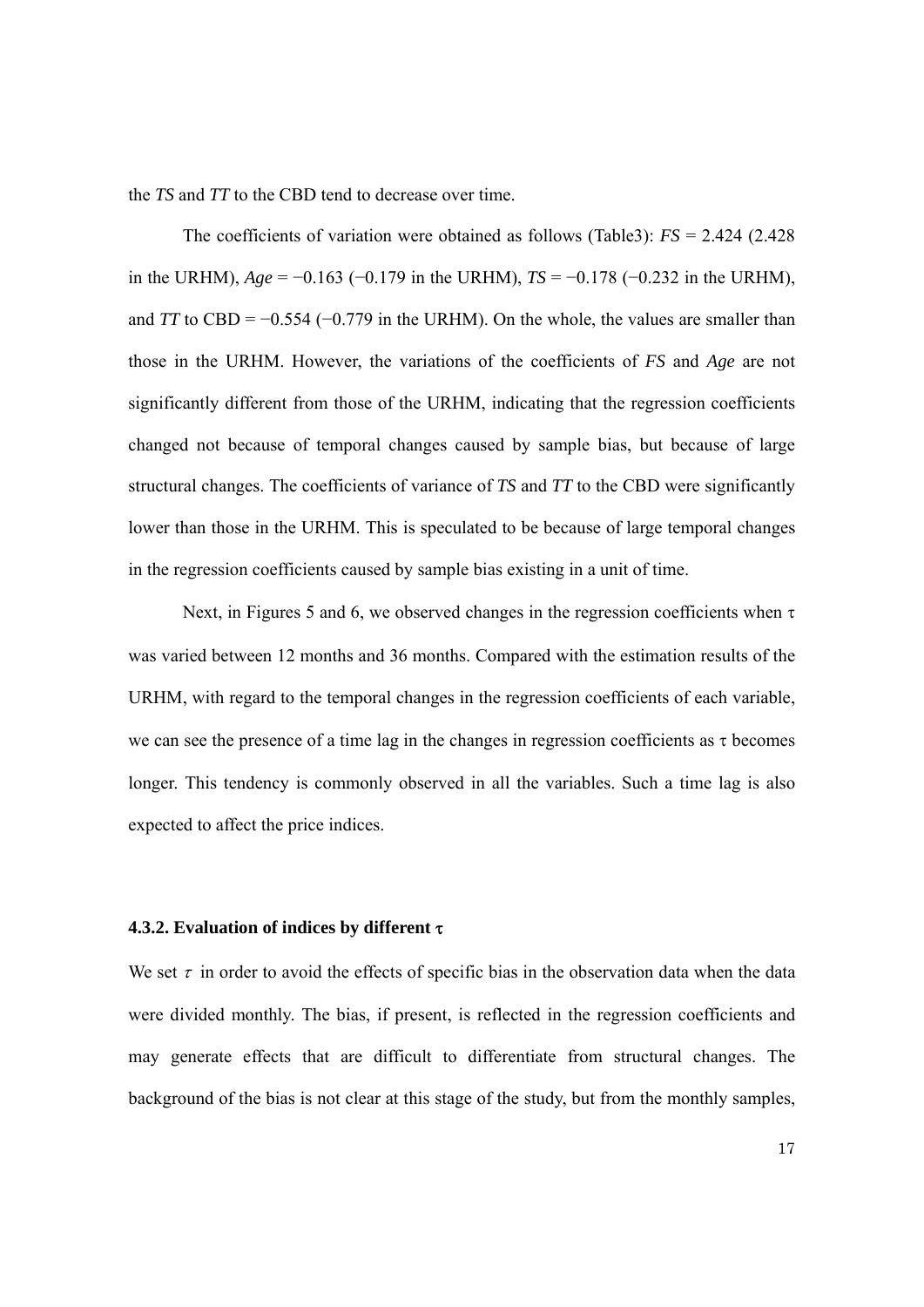seasonal changes in the timing of when properties are put on the market were confirmed. Therefore, if we wish to avoid the seasonal fluctuation characteristic, periods of at least 12 months are necessary. Namely, the data division should accommodate the bias resulting from seasons with or without a large movement of people. However, when  $\tau$  was extended, the presence of a time lag relative to changes in the market was also observed.

Therefore, we varied  $\tau$  between 12 months and 36 months, and observed the changes in the price indices, as shown in Figure 7. We can see that the time lag in the regression coefficients also affects the price indices. As the connection period length increases, while the price change excluding the effects of regression coefficients is delayed, the increase in the price index occurs at a time lag. This effect is particularly strong in the reversal period of 2002 and after, when prices hit bottom.

These findings indicate that  $\tau$  should be short for the estimation of the price index. Then, because it is necessary to overlap at least 12 months to exclude the seasonal change in the number of transactions, we determined the optimal  $\tau$  to be 12 months.

## **4.4. Evaluation of OPHM**

In the analysis described in the previous section, the OPHM with  $\tau = 12$  months was shown to be the most accurate in representing the market trends. Here, we compare the RHM, the URHM, and the OPHM for  $\tau = 12$  months (Figure 8).

When these indices are compared, large fluctuations in the URHM are noted. The magnitude of these fluctuations seems to be different from our actual experience of price changes, because we did not experience any large increase or decrease in the prices of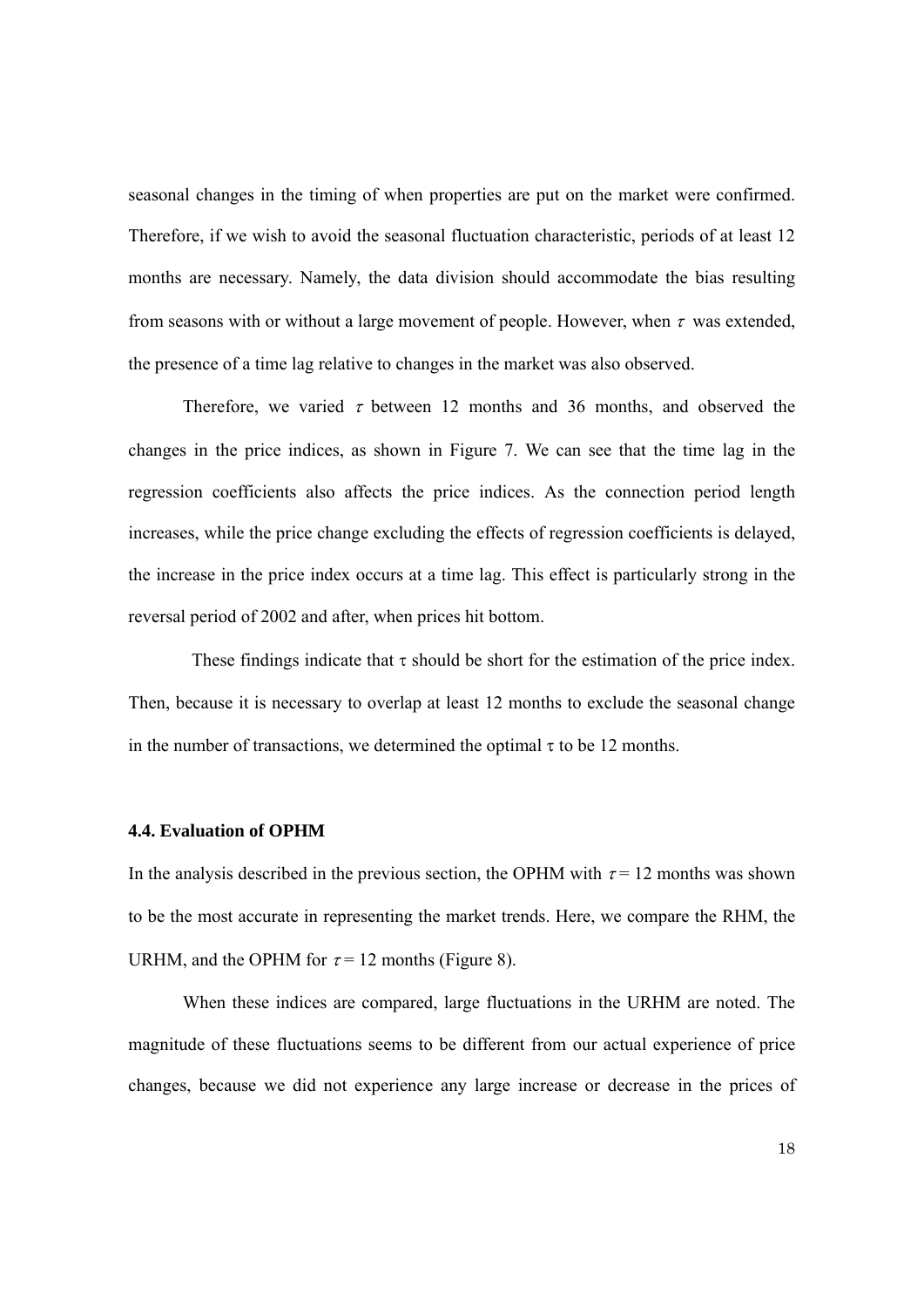condominiums with specific qualities during the periods when the indices showed a large increase or decrease. In particular, because the fluidity of the condominium market is low, instantaneous changes in the price are not expected.

The magnitude of fluctuation in an index is not an a priori point of evaluation of the quality of the index. However, such excessive fluctuations cannot be justified. In particular, while large changes were observed in the regression coefficient, it is difficult to expect that consumers in the market randomly and significantly changed their preferences. Therefore, we speculate that the regression coefficient largely changed because of bias in the data, and that, as a result, fluctuations in the price index occurred.

When we compare the RHM with the OPHM, there are large differences between the two from 1986 through 1990. When we further compare the URHM with the above two indices, the URHM showed random fluctuations centered on the OPHM. While the URHM enables us to represent market changes most sensitively, it fluctuates considerably because of the large bias in samples. Considering these characteristics the URHM can represent changes in the market structure more appropriately than the RHM, and is expected to be more accurate.

The results of the above analysis demonstrated that among the RHM, URHM, and OPHM ( $\tau$  = 12 months), the OPHM ( $\tau$  = 12 months) is superior, because the RHM is not able to accurately estimate the market trends under the circumstance of large changes in the price level and the price structure during the years from 1986 through 1990, and because the URHM fluctuates considerably due to the seasonal fluctuation of transactions as well as other biases.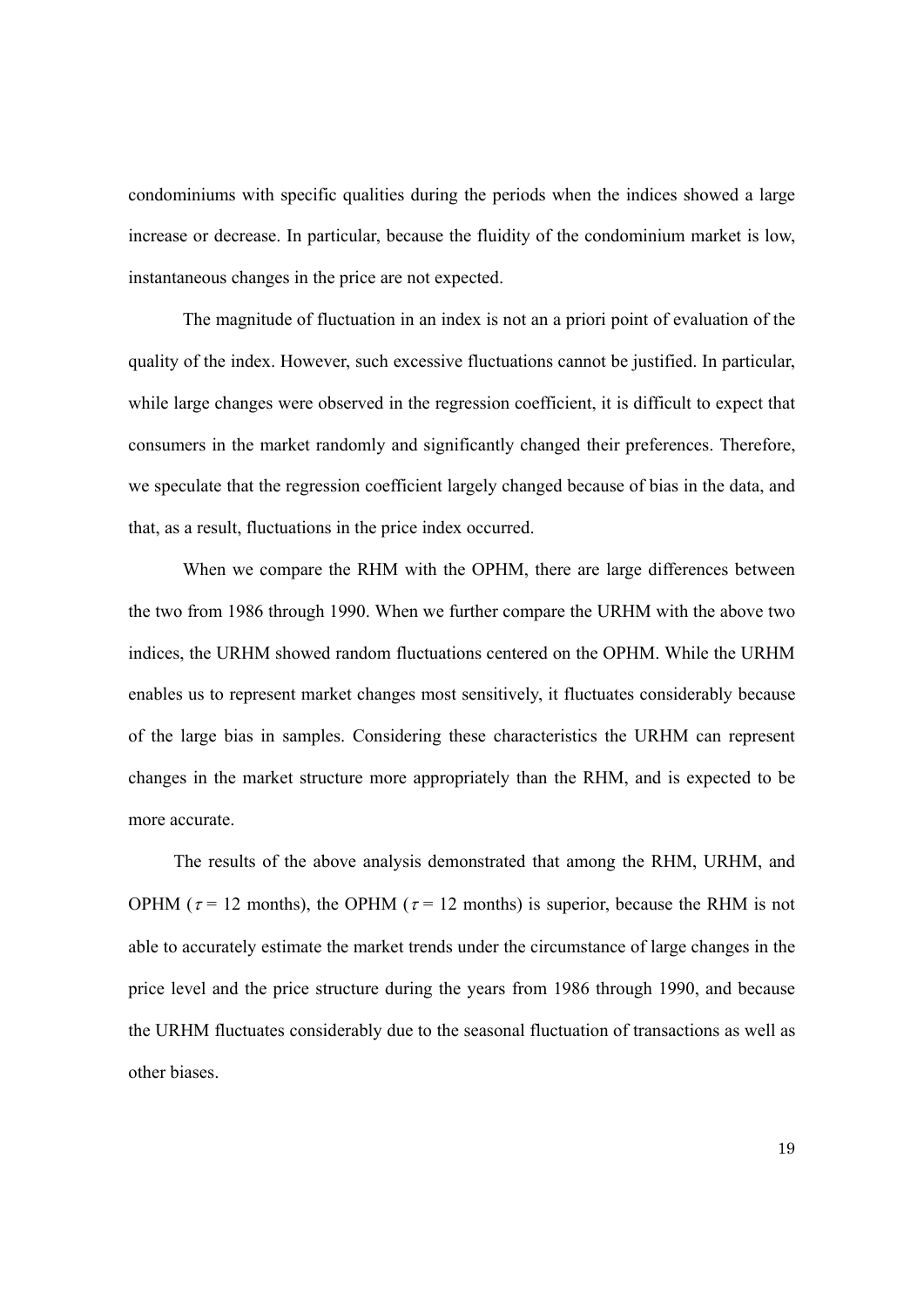#### **5. Conclusions**

After international housing price index guidelines are developed in 2011, the governments of various countries will begin to develop housing price indices based on the hedonic method. In so doing, they will face three significant problems. The first problem is the question of which model to use for estimating the index. Various models exist for the hedonic method, as we have shown in this paper. The second problem is the issue of implementation. It is not sufficient to estimate economic indicators only once – they must continue to be estimated periodically (monthly) and perpetually. In this case, price indices must be estimated according to market conditions; in other words, they must respond to market structural changes. The third problem is that it is also necessary to address the issue of seasonal sample selection bias, since indices need to be estimated on a monthly basis.

In response to these problems, this paper has proposed a new hedonic model that is able to address short-term seasonal sample selection bias and long-term structural changes to the market.

As a result of the analyses, we clarified the following.

First, when using the URHM model, which assumes changes in the market structure each period, the regression coefficients widely fluctuate in each period or every couple of periods. Although this fluctuation is observed within short periods, a specific trend is observed in the long term. The fluctuation is speculated to be because of not only the occurrence of structural changes in the condominium market, but also the occurrence of bias in the transaction samples in each period. More precisely, we find that there is some seasonal fluctuation in the condominium market, which leads to active or sluggish transactions depending on the time of year, and that such changes affect the regression

20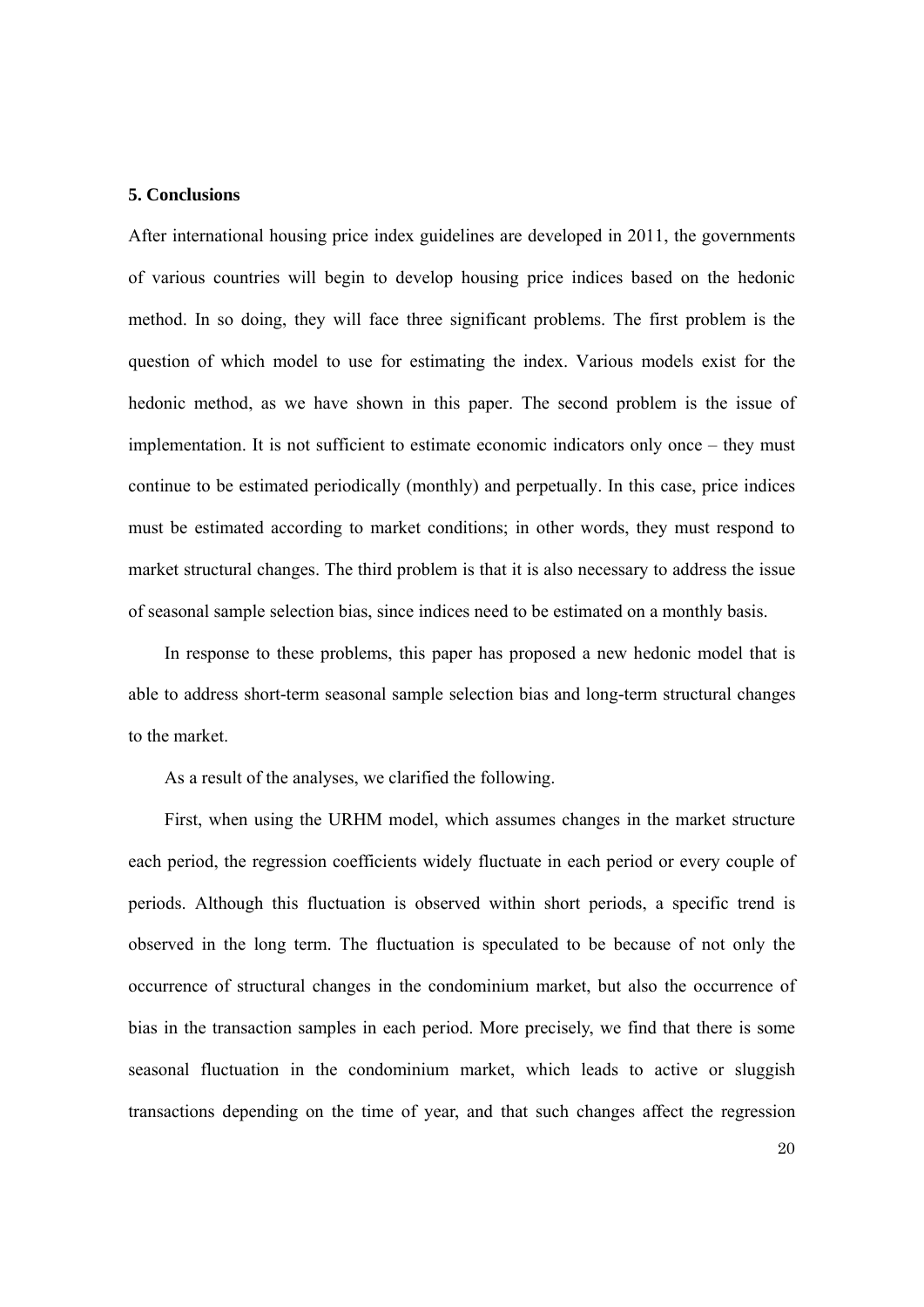coefficients.

To eliminate the bias existing in transaction samples in each period, which are mainly exhibited as the seasonal fluctuation, and to eliminate changes in the market structure, we proposed the OPHM. Here, to eliminate the bias in the number of transactions and in samples affected by the seasonal change in the number of transactions, we set  $\tau$  from 12 months to 36 months for the estimation. The results depicting the changes in major regression coefficients over time showed gradual changes instead of the wide fluctuations observed in the URHM. Thus, it became easier to understand the trend.

When  $\tau$  between 12 months and 36 months were compared, the existence of a time lag in the regression coefficients was observed. This time lag in the regression coefficients brought about a time lag in the price index. From these findings,  $\tau$  should be short. In addition, considering the aim of resolving the bias as a result of seasonal changes in the number of transactions, the most suitable  $\tau$  was determined to be 12 months.

The comparison among the RHM, URHM, and OPHM ( $\tau$  = 12 months) showed that there are large fluctuations in the URHM, and that the magnitude of the fluctuations differs significantly from that of actual prices.

The comparison between the URHM and OPHM showed the presence of large differences between the two indices from 1986 through 1990 (the Bubble period in Japan). When the URHM is added to this comparison, we can see random changes in the URHM centered on the values of the OPHM. From the results of the comparison of these three price indices, it was speculated that, because there were large changes in the price structure from 1986 through 1990, the RHM was unable to properly describe such changes, resulting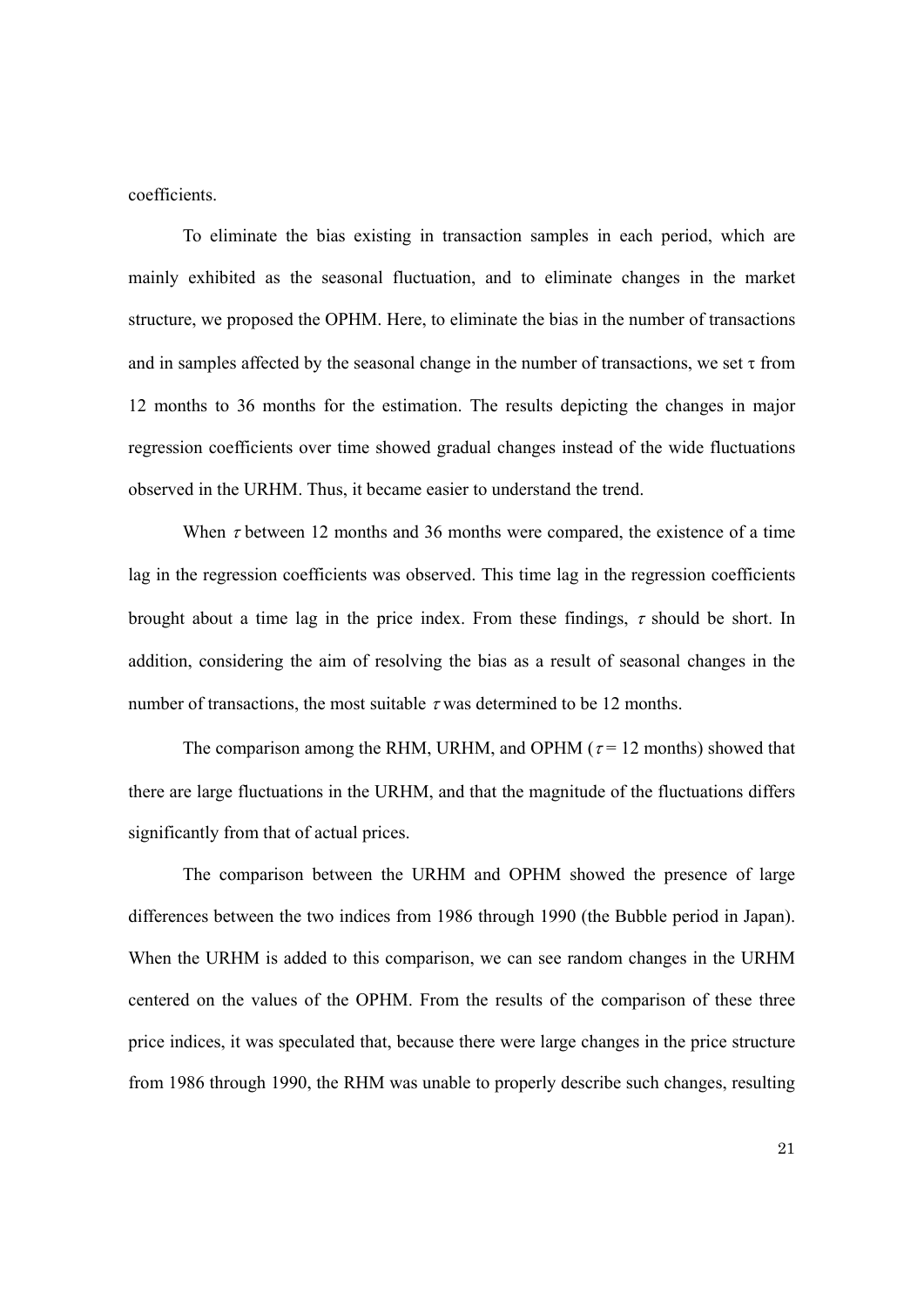in large differences observed between the URHM and URHM/OPHM ( $\tau$  = 12 months).

The results of the above series of analyses indicated the superiority of estimation by the OPHM ( $\tau$  = 12 months) in the previously-owned condominium market in Japan, when structural changes in the market are to be properly taken into consideration.

The results collected in this paper were obtained through ongoing monthly estimation of actual housing price indices in Japan over a period of ten years. We hope that in the future our findings will serve as a reference for those countries that need to develop housing price indices based on the hedonic method.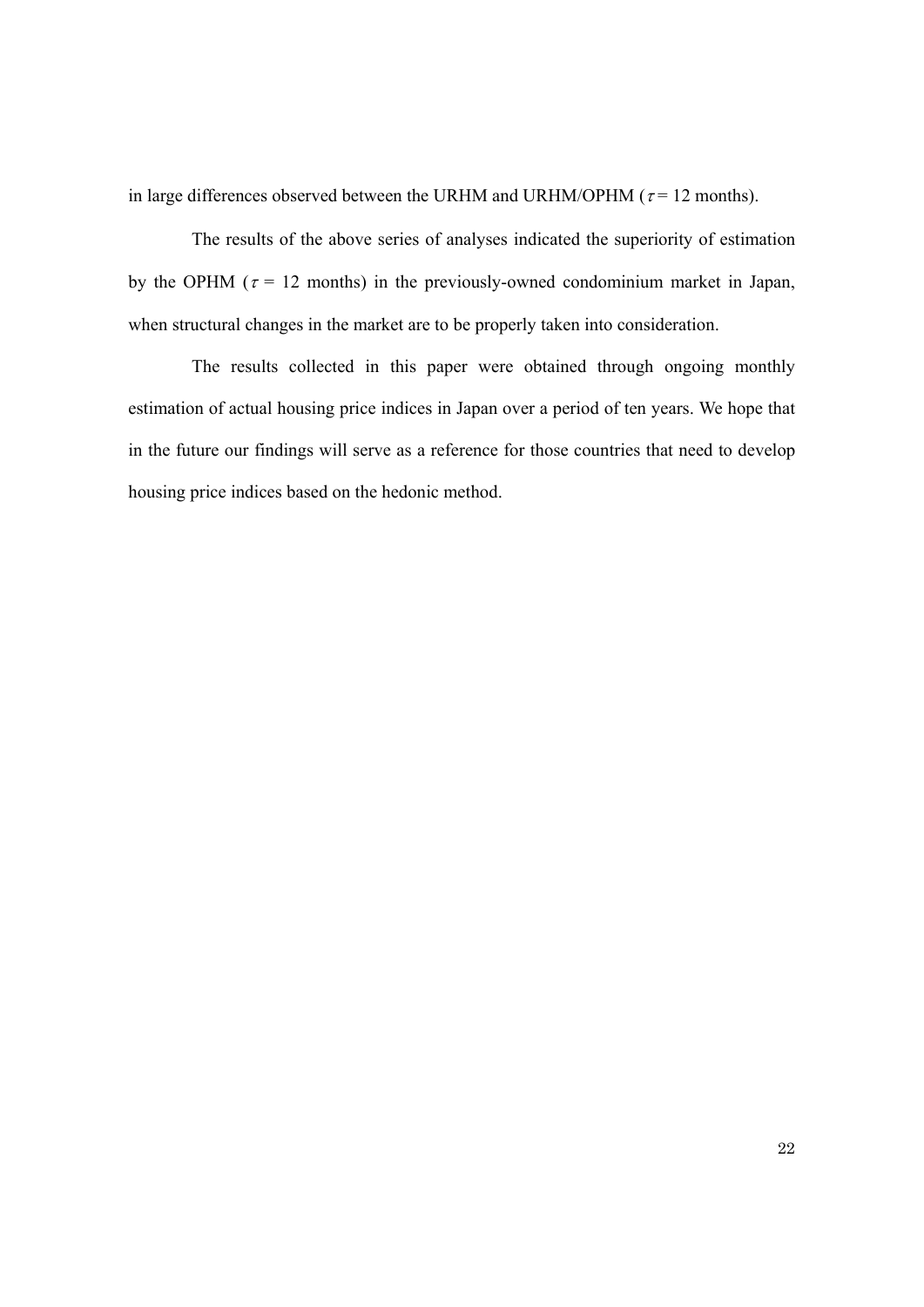#### **References;**

- Bailey MJ, Muth RF, Nourse HO. A Regression Model for Real Estate Price Index Construction, Journal of American Statistical Association 1963; 58; 933−942.
- Bourassa, ST, Hoesli M, Sun J. A simple alternative house price index method. Journal of Housing Economics 2006; 15; 80–97.
- Case B, Quigley JM. The dynamics of real estate prices. Review of Economics and Statistics 1991; 22; 50–58.
- Case KE, Shiller RJ. The efficiency of the market for single-family homes. The American Economic Review 1989; 79; 125–137.
- Case B, Pollakowski HO, Wachter SM. On choosing among house price index methodologies. AREUEA Journal 1991; 19; 286–307.
- Clapp JM. A semiparametric method for valuing residential locations: application to automated valuation. Journal of Real Estate Finance and Economics 2003; 27; 303– 320.
- Clapp JM, Giaccotto C. Estimating price trends for residential property: a comparison of repeat sales and assessed value methods. Journal of Real Estate Finance and Economics 1992; 5; 357–374.
- Clapp JM, Giaccotto C. Price indices based on the hedonic repeat-sales method: application to the housing market. Journal of Real Estate Finance and Economics 1998; 16; 5–26.
- Clapp JM, Giaccotto C, Tirtiroglu D. Housing price indices based on all transactions compared to repeat subsamples. AREUEA Journal 1991; 19; 270–285.

23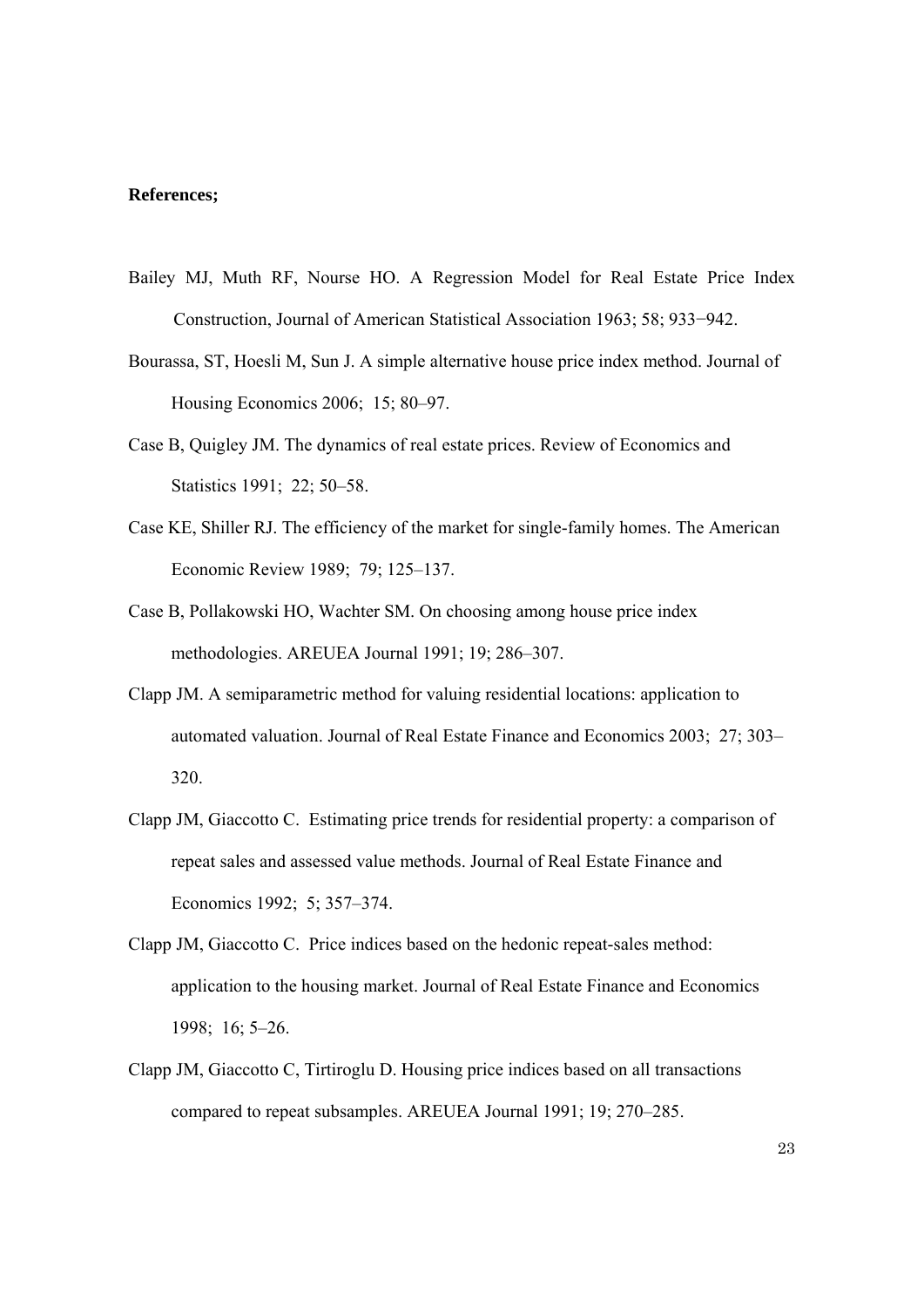- Court AT, Hedonic price indexes with automotive examples, in: The Dynamics of Automobile Demand, General Motors, New York.1939.
- Diewert E, The Paris OECD-IMF Workshop on Real Estate Price Indexes: Conclusions and Future Directions. University of British Columbia Department of Economics, Discussion Paper 2007; 07-01.
- Rosen S. Hedonic Prices and Implicit Markets: Product Differentiation in Pure Competition, Journal of Political Economy 1974; 82; 34−55.
- Shimizu C, Nishimura KG. Biases in appraisal land price information: the case of Japan. Journal of Property Investment and Finance 2006; 26; 150–175.
- Shimizu C, Nishimura KG. Pricing structure in Tokyo metropolitan land markets and its structural changes: pre-bubble, bubble, and post-bubble periods, Journal of Real Estate Finance and Economics 2007; 35: 476-495.
- Shimizu, C, Nishimura KG, Asami Y. Search and Vacancy Costs in the Tokyo housing market: Attempt to measure social costs of imperfect information. Regional and Urban Development Studies 2004; 16; 210-230.
- Shimizu, C, Nishimura KG, Watanabe T, House Prices and Rents in Tokyo A Comparison of Repeat-sales and Hedonic measures-, Research Center for Price Dynamics Institute of Economic Research (Hitotsubashi University), Working Paper 2009 ; No.48.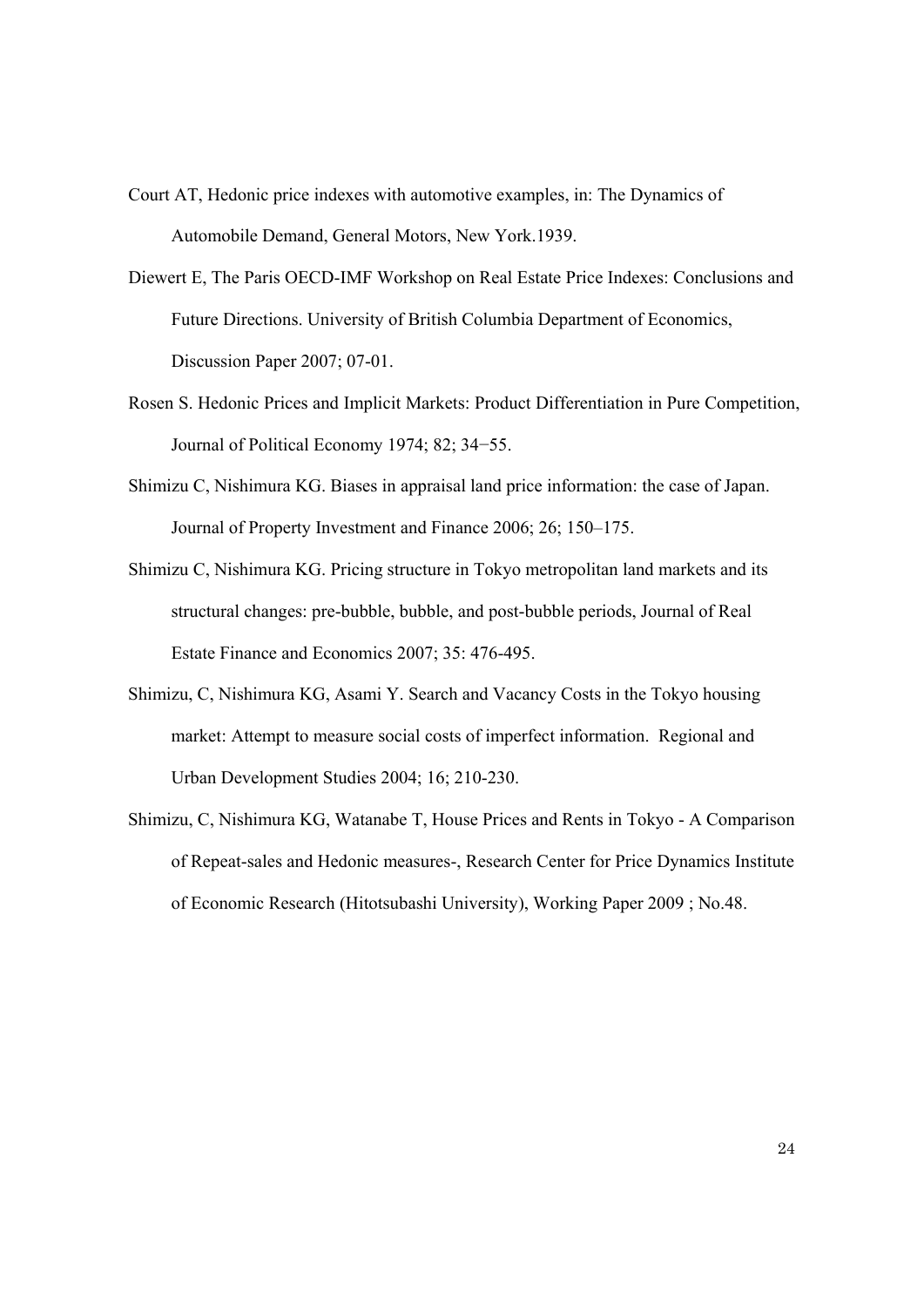| <b>Symbols</b>                                                                         | <b>Variables</b>                                               | Average        | <b>Standard</b><br>Deviation |        |  |  |  |
|----------------------------------------------------------------------------------------|----------------------------------------------------------------|----------------|------------------------------|--------|--|--|--|
| RP                                                                                     | Resale Price of Condominium                                    | 10000yen       |                              |        |  |  |  |
| FS                                                                                     | Floor space/ square meters                                     | m <sup>2</sup> | 56.57                        | 19.40  |  |  |  |
| AGE                                                                                    | Number of years since construction                             | year           | 165.74                       | 91.98  |  |  |  |
| <b>TS</b>                                                                              | Time to nearest station                                        | 7.60           | 4.27                         |        |  |  |  |
| $\cal T\cal T$                                                                         | Travel Time to central business<br>district(terminal stations) | 15.32          | 5.30                         |        |  |  |  |
| <b>BS</b>                                                                              | Balcony space/square meters                                    | m <sup>2</sup> | 8.14                         | 5.96   |  |  |  |
| NU                                                                                     | Number of units                                                | unit           | 100.03                       | 131.05 |  |  |  |
| RT                                                                                     | Market reservation time                                        |                | 11.58                        | 10.62  |  |  |  |
| <b>FD</b>                                                                              | First floor dummy                                              | (0,1)          |                              |        |  |  |  |
| НF                                                                                     | Highest floor dummy<br>(0,1)                                   |                |                              |        |  |  |  |
| SD                                                                                     | South-facing dummy<br>(0,1)                                    |                | $\overline{a}$               |        |  |  |  |
| <b>FD</b>                                                                              | Ferroconcrete dummy                                            |                |                              |        |  |  |  |
| LDj $(j=0,\ldots,J)$                                                                   | Location (Ward) dummy                                          | (0,1)          |                              |        |  |  |  |
| $RDk (k=0,,K)$                                                                         | Railway line dummy                                             | (0,1)          |                              |        |  |  |  |
| $TDI(l=0,,L)$                                                                          |                                                                |                |                              |        |  |  |  |
| *Terminal Staions: Tokyo, Shinagawa, Shibuya, Shinjuku, Ikebukuro, Ueno, and Ootemachi |                                                                |                |                              |        |  |  |  |

# **Table 1. List of analyzed data**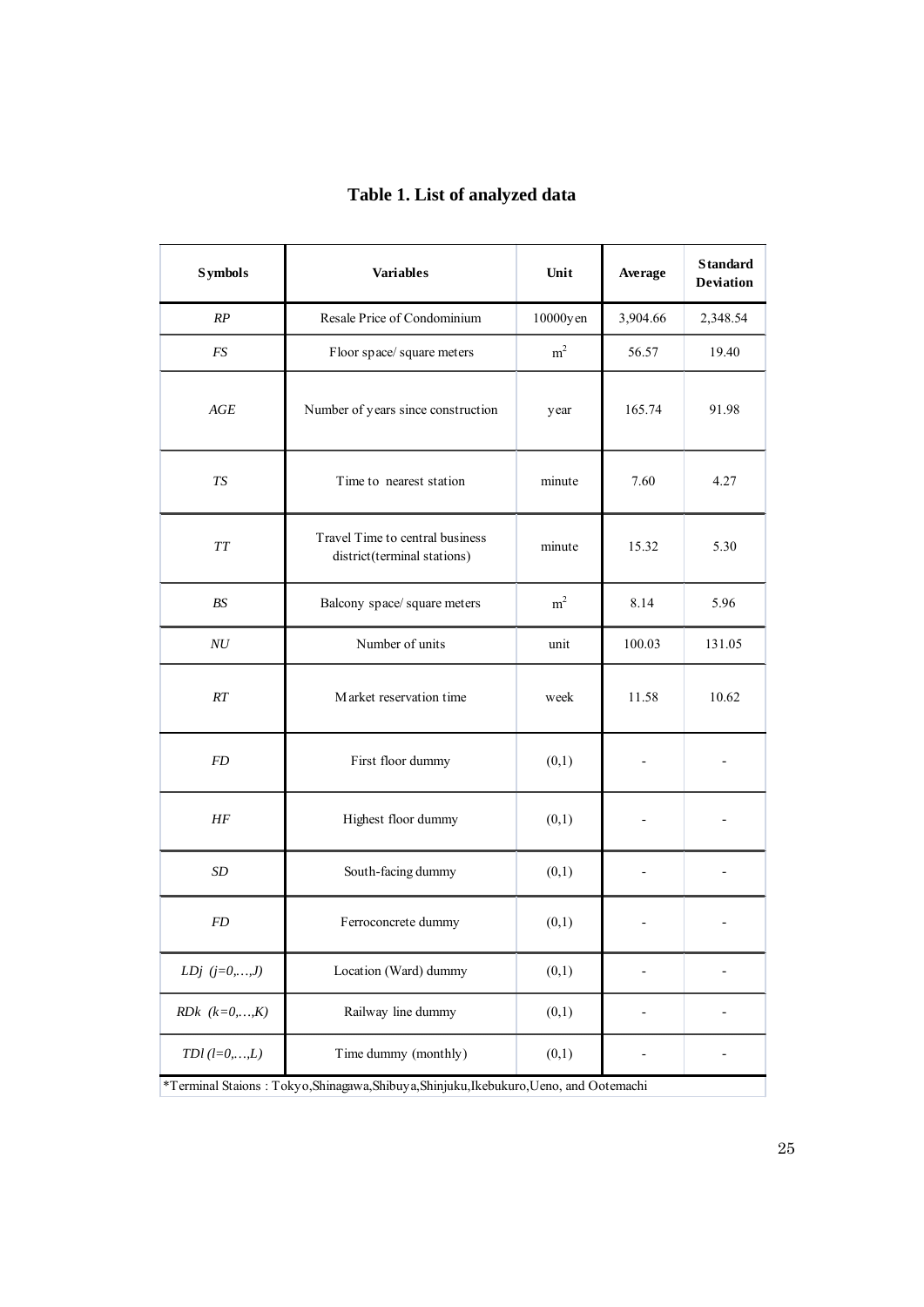| <b>Method of Estimation</b>                  |                    |            |
|----------------------------------------------|--------------------|------------|
| <b>OLS</b>                                   |                    |            |
| <b>Dependent Variable</b>                    |                    |            |
| $RP$ : Resale Price of Condominiums (in log) |                    |            |
| <b>Independent Variables</b>                 |                    |            |
| <b>Property Characteristics (in log)</b>     | <b>Coefficient</b> | t-value    |
| Constant                                     | 4.631              | 498.230    |
| FS: Floor space                              | 0.013              | 10.810     |
| $Age: Age$ of building                       | $-0.190$           | $-337.380$ |
| $TS$ : Time to the nearest station           | $-0.078$           | $-99.690$  |
| TT: Travel Time to CBD                       | $-0.040$           | $-36.210$  |
| $NU$ : Number of units                       | 0.019              | 40.900     |
| $RT$ : Market reservation time               | 0.014              | 32.530     |
|                                              |                    |            |
| Property Characteristics (dummy variables)   | Coefficient        | t-value    |
| $BD: Bus$ Dummy                              | $-0.276$           | $-13.140$  |
| $TS \times BD$                               | 0.059              | 6.970      |
| FF: First Floor Dummy                        | $-0.026$           | $-19.210$  |
| HF:Highest floor dummy                       | 0.018              | 8.000      |
| FD Ferroconcrete dummy                       | $-0.010$           | $-10.150$  |
| SD:South-facing dummy                        | 0.009              | 10.790     |
| Location (Ward) Dummy: $LDj$ $(j=0,,J)$      | Yes                |            |
| Railway Line Dummy: $LDk (k=0,,K)$           | Yes                |            |
| Time Dummy: $TDI$ $(l=0,,L)$                 | Yes                |            |
| Adjusted R square= $ 0.837$                  |                    |            |

# **Table 2. Estimation results of the RHM: 23 wards of Tokyo**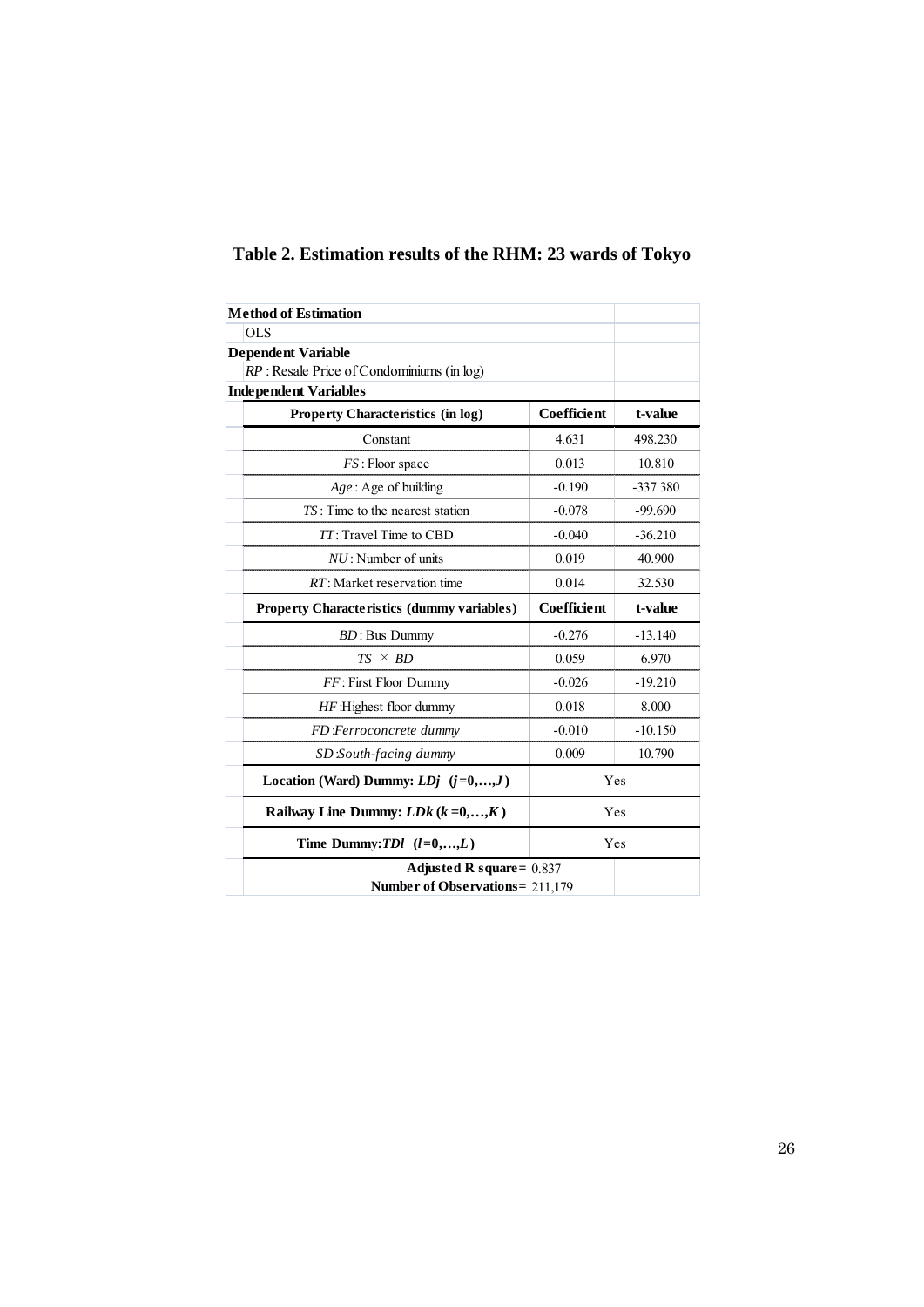| Pricipal Independent                            | RHI: 1986.01 -<br>2006.09 | <b>NRHI</b>       |                       | <b>OPHM</b>       |                       |
|-------------------------------------------------|---------------------------|-------------------|-----------------------|-------------------|-----------------------|
| Variables                                       |                           | Average           | Standard<br>deviation | Average           | Standard<br>deviation |
| FS: Floor space/square<br>meters                | 0.013                     | 0.033             | 0.081                 | 0.033             | 0.079                 |
| Age: Age of building                            | $-0.190$                  | $-0.185$          | 0.033                 | $-0.185$          | 0.030                 |
| TS: Distance to nearest<br>station              | $-0.078$                  | $-0.082$          | 0.019                 | $-0.082$          | 0.015                 |
| TT: Travel Time to central<br>business district | $-0.040$                  | $-0.041$          | 0.032                 | $-0.042$          | 0.023                 |
| Adjusted-R Square                               | 0.837                     | 0.741             | 0.054                 | 0.738             | 0.049                 |
| Number of Samples                               | 211,179                   | 844.720           | 282.977               | 10,178.252        | 2,709.339             |
|                                                 |                           | 1986.01 - 2006.09 |                       | 1986.12 - 2006.09 |                       |

**Table 3. Statistical values of major regression coefficients (URHM and OPHM)**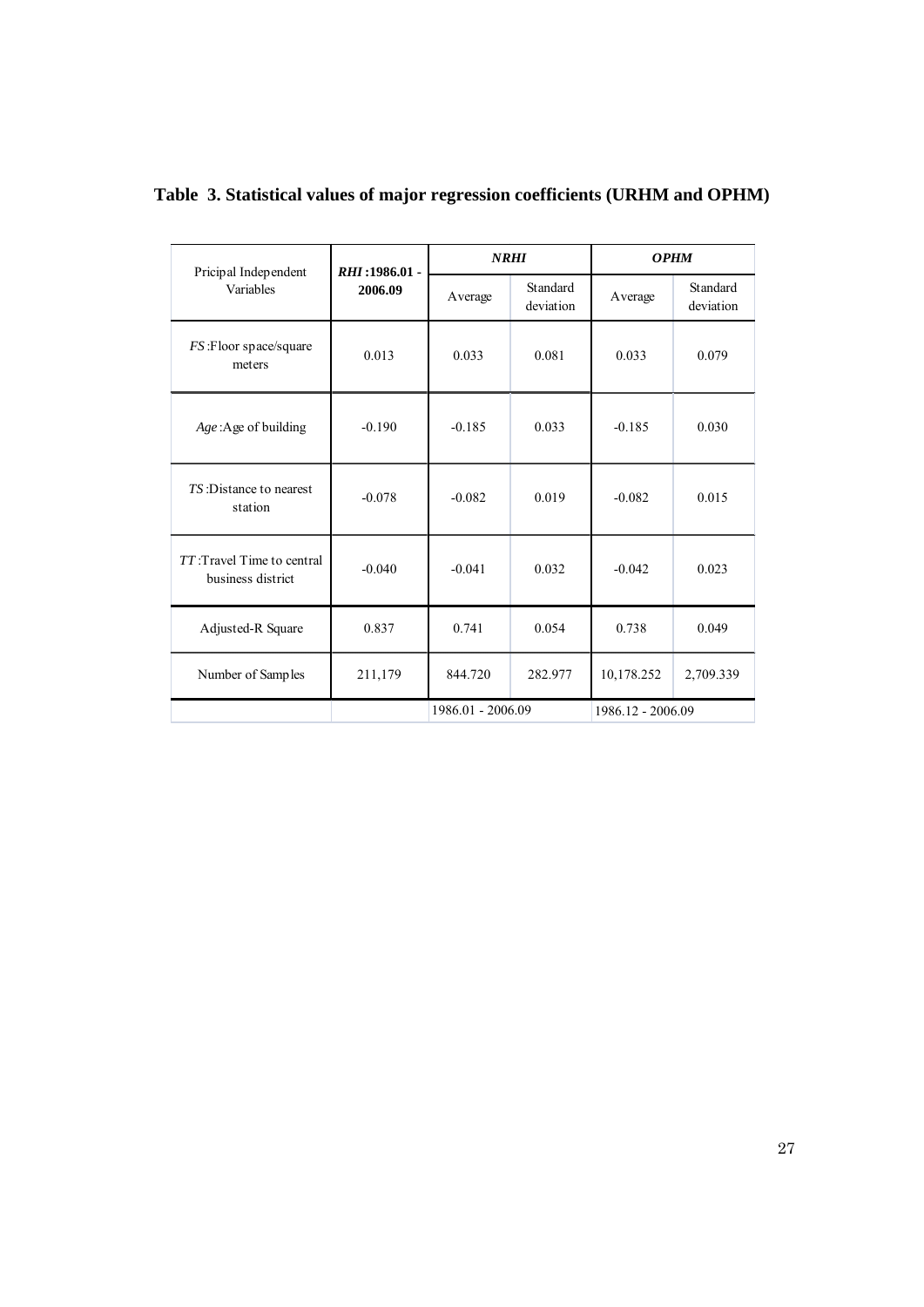

**Figure 1. Estimation accuracy of the URHM: between 1986/01 and 2006/09** 



**Figure 2. Time profile of regression coefficient of the URHM, floor space** *FS***: 1986/01–2006/09**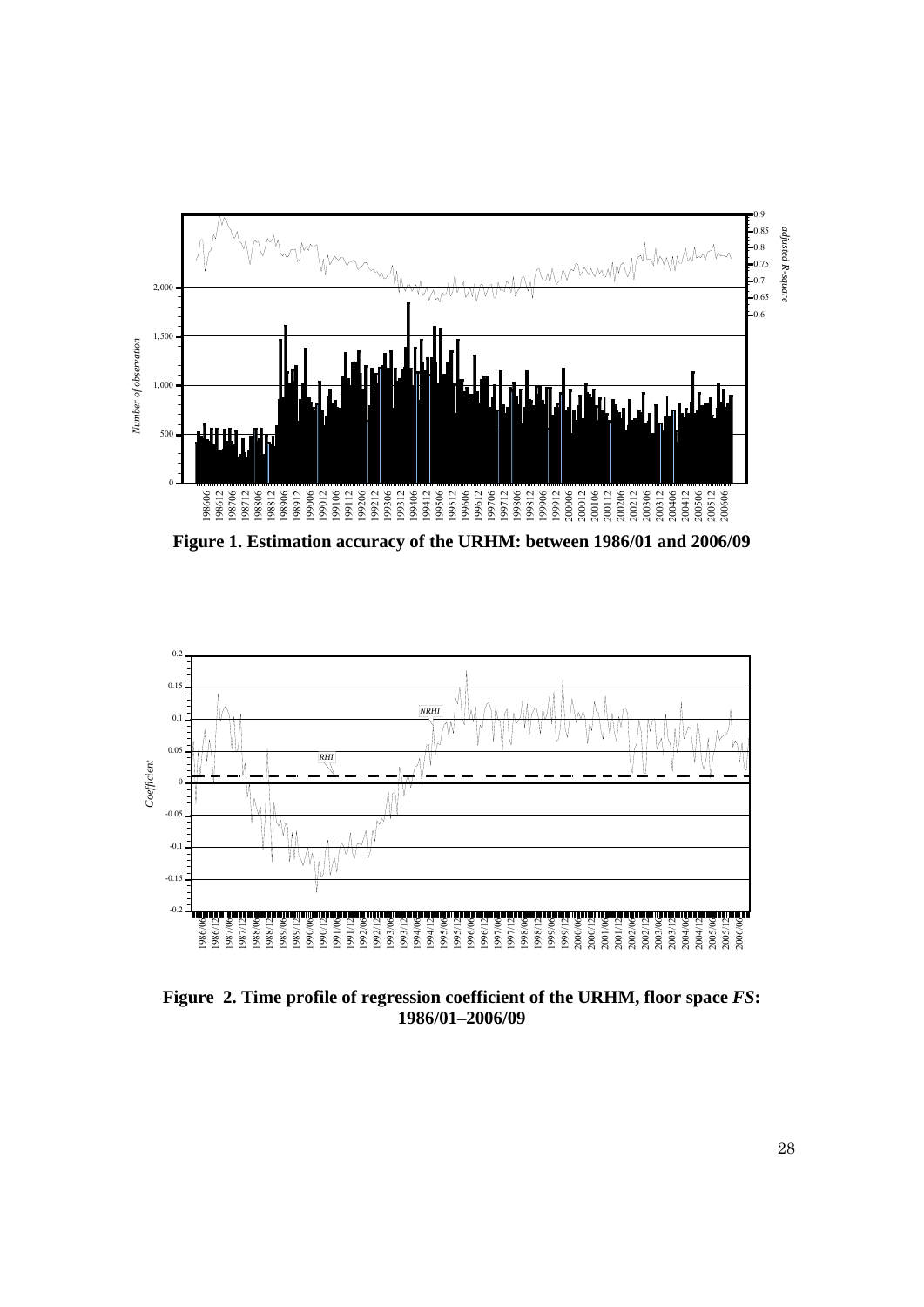

**Figure 3.Time profile of regression coefficient of the URHM, age of building** *Age***: 1986/01–2006/09.** 



**Figure 4. Estimation accuracy of the OPHM: between 1986/01 and 2006/09**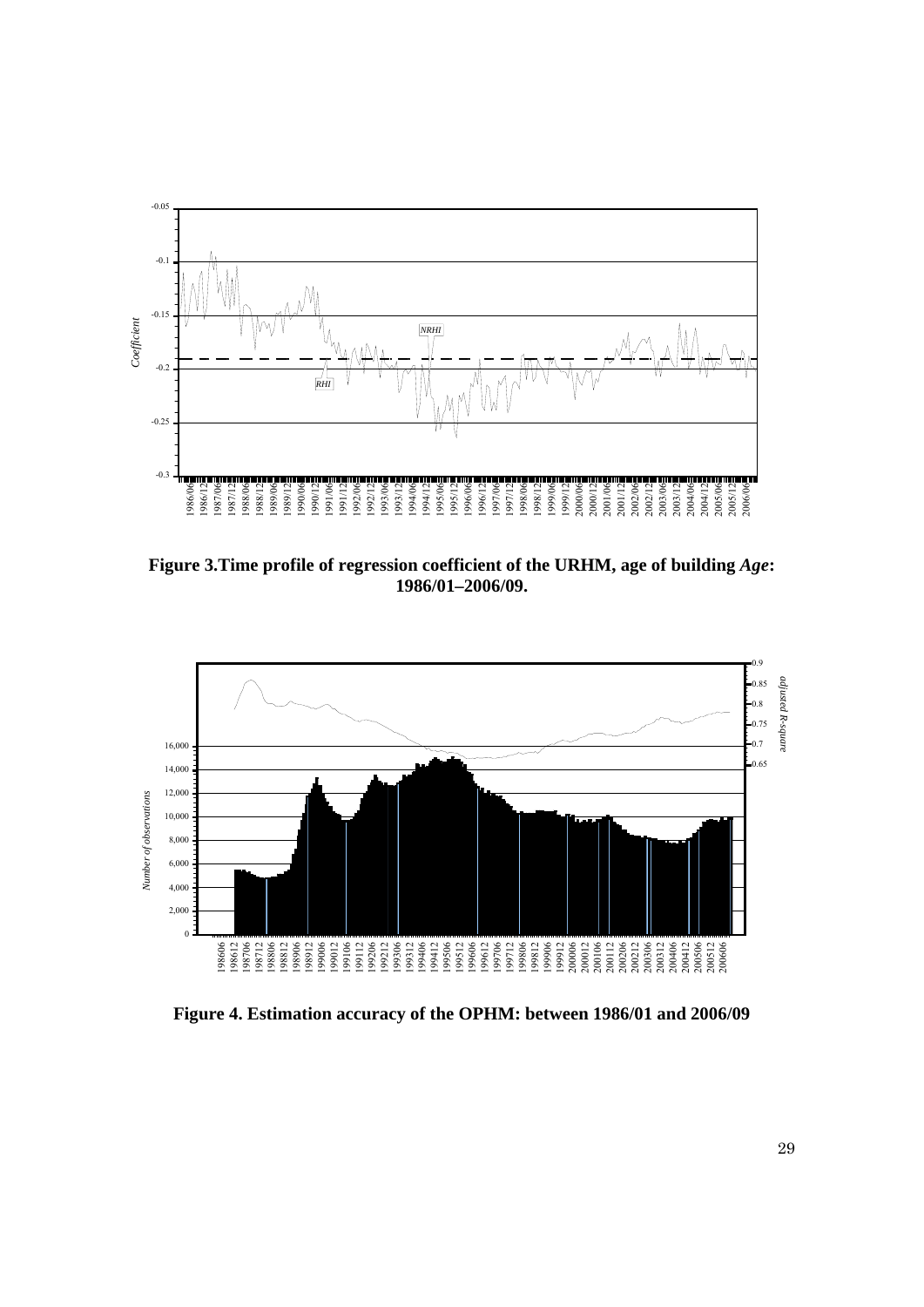

**Figure 5. Time profile of regression coefficient of the OPHM, floor space** *FS***: 1986/01– 2006/09** 



**Figure 6. Time profile of regression coefficient of the OPHM, age of building** *Age***: 1986/01–2006/09**